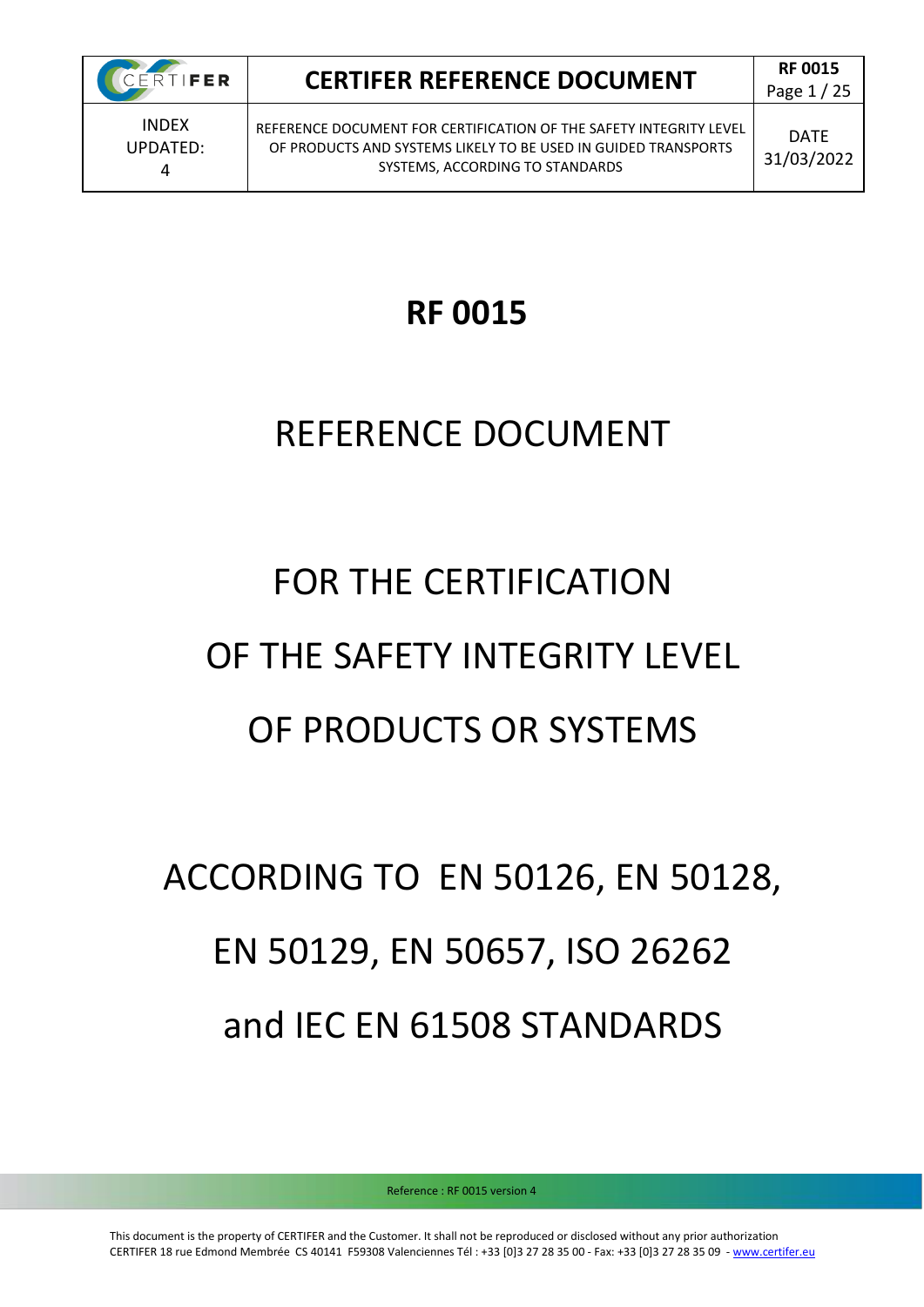INDEX UPDATED: 4

REFERENCE DOCUMENT FOR CERTIFICATION OF THE SAFETY INTEGRITY LEVEL OF PRODUCTS AND SYSTEMS LIKELY TO BE USED IN GUIDED TRANSPORTS SYSTEMS, ACCORDING TO STANDARDS

DATE 31/03/2022

### LIST OF SUCCESSIVE VERSIONS:

| Version        | Date       | Changes                                                                                                                                                                                                                                                                                                                                                                                                                                                                                                                 |
|----------------|------------|-------------------------------------------------------------------------------------------------------------------------------------------------------------------------------------------------------------------------------------------------------------------------------------------------------------------------------------------------------------------------------------------------------------------------------------------------------------------------------------------------------------------------|
| $\mathbf{1}$   | 14/05/2013 | Creation                                                                                                                                                                                                                                                                                                                                                                                                                                                                                                                |
| $\overline{2}$ | 09/12/2014 | Addition of the registration document:<br>ISO/IEC Standard 17065:2012<br>Addition of the special case of software in Chapter 4.6.<br>Addition of clarification on the certificate in Chapter 4.8.                                                                                                                                                                                                                                                                                                                       |
| 3DA            | 04/07/2018 | Addition of reference documents:<br>ISO/IEC 17020 standard: 2012<br>Standard EN 50126 (2017)<br>$\blacksquare$<br>Standard EN 50129 (2018)<br>IEC EN 61508 (2011) standard<br>ISO 26262 (2011) standard<br>Standard EN 50657 (2017)<br>Addition of cybersecurity standards<br>Deletion of the document:<br>- Standard NF EN 45011 (1998)<br>Reference replacement in Annex 1:<br>- RFU-STR-016 replaces RFU-2-000-16<br>Extension of the special case of software to products without<br>safety records in Chapter 4.6. |
| 3DB            | 03/01/2019 | Internal review                                                                                                                                                                                                                                                                                                                                                                                                                                                                                                         |
| 3DC            | 12/02/2019 | Validation commission 1st submission                                                                                                                                                                                                                                                                                                                                                                                                                                                                                    |
| 3              | 15/03/2019 | Validation commission 2st submission                                                                                                                                                                                                                                                                                                                                                                                                                                                                                    |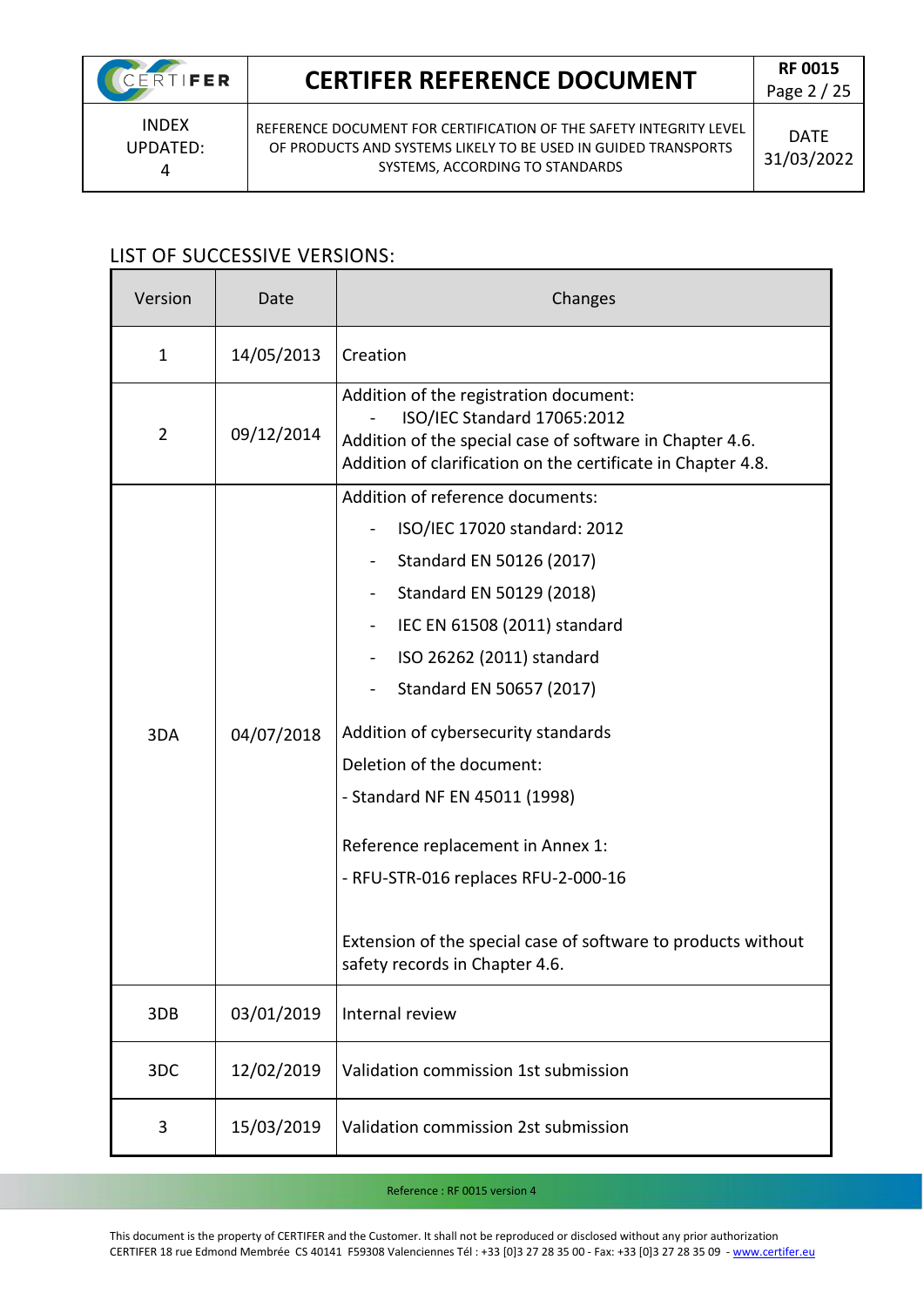CERTIFER

Page 3 / 25

INDEX UPDATED: 4

REFERENCE DOCUMENT FOR CERTIFICATION OF THE SAFETY INTEGRITY LEVEL OF PRODUCTS AND SYSTEMS LIKELY TO BE USED IN GUIDED TRANSPORTS SYSTEMS, ACCORDING TO STANDARDS

DATE 31/03/2022

| Version | Date       | Changes                                                            |
|---------|------------|--------------------------------------------------------------------|
| 4DA     | 03/02/2022 | General update                                                     |
| 4DB     | 01/03/2022 | Internal review (POZ, JCA, ALA, ARU)                               |
| 4DC     | 18/03/2022 | Validation commission 1st submission                               |
| 4       | 31/03/2022 | Prise en compte commentaire M. FRENEAUX et M.<br><b>THUMELAIRE</b> |

Reference : RF 0015 version 4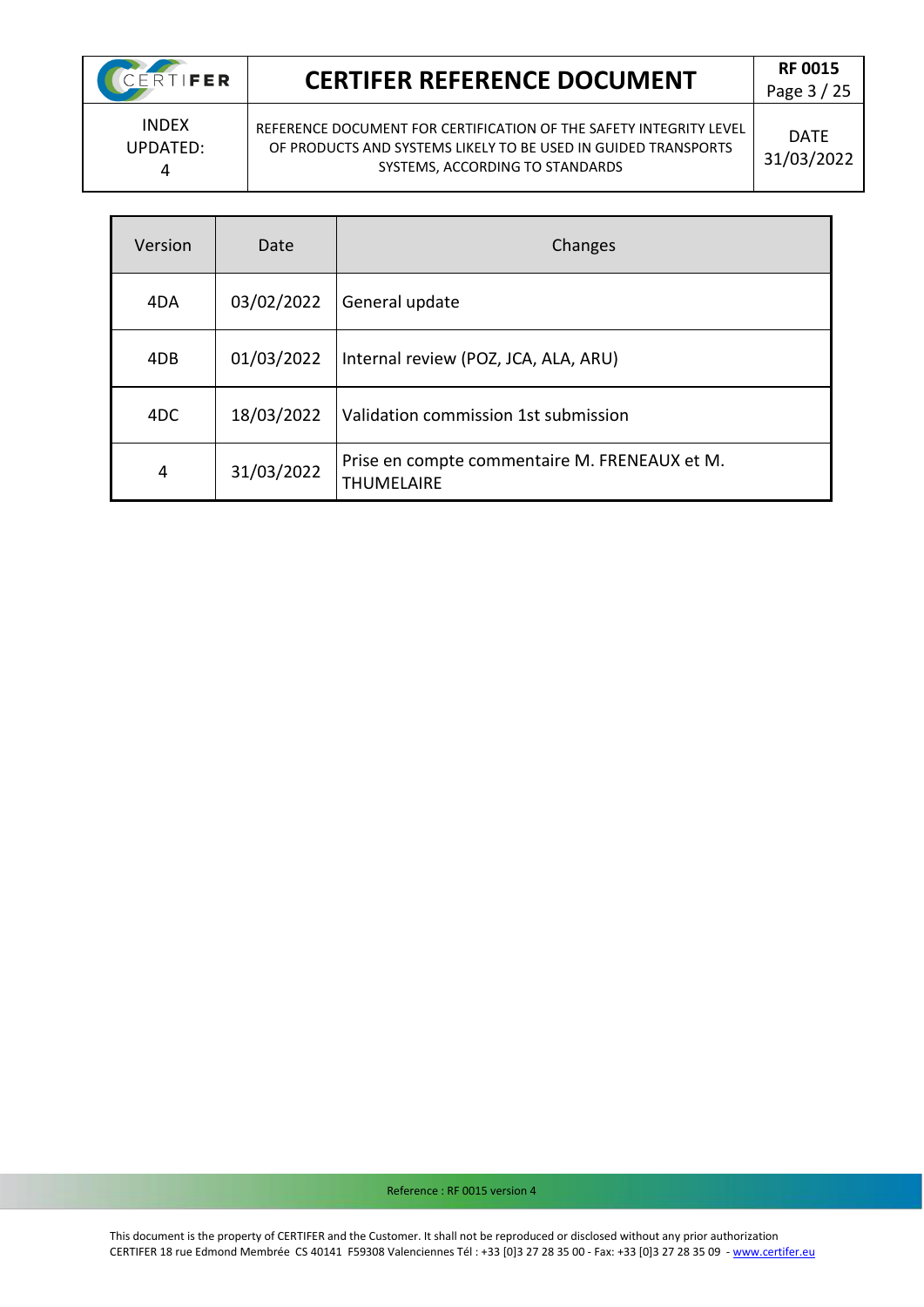

INDEX UPDATED: 4

REFERENCE DOCUMENT FOR CERTIFICATION OF THE SAFETY INTEGRITY LEVEL OF PRODUCTS AND SYSTEMS LIKELY TO BE USED IN GUIDED TRANSPORTS SYSTEMS, ACCORDING TO STANDARDS

### **MEMBERS OF THE WORKING GROUP ESTABLISHING THE REFERENCE DOCUMENT:**

- Philippe BERNAGE, CERTIFER
- Sergio FURLAN, CERTIFER
- Olivier GROSSIN, CERTIFER (author of v4)
- Patrick OZELLO, CERTIFER (reviewer of v4)
- Aryldo RUSSO, CERTIFER
- Jérôme CARLIER (reviewer of v4)
- Annette LAFORME (reviewer of v4)
- Aurélien DUBOIS (reviewer of v4)

### **MEMBERS OF THE COMMITTEE APPROVING THE REFERENCE DOCUMENT:**

- Nicolas CASTRE SAINT MARTIN, ALSTOM
- François BARANOWSKI, UNIVERSITE GUSTAVE EIFFEL
- Thierry FRENEAUX, HITACHI RAIL STS
- Emmanuel LAURANS, SNCF
- Philippe PLESSIS, RATP
- Bernard VINCENT, APAVE
- Ambroise THUMELAIRE

### **APPROVAL OF THE REFERENCE DOCUMENT:**

Following a favourable opinion returned by the Approval Committee (in compliance with CERTIFER procedure 7407), this reference document was signed by:

> The Chief Executive Officer of CERTIFER Pierre KADZIOLA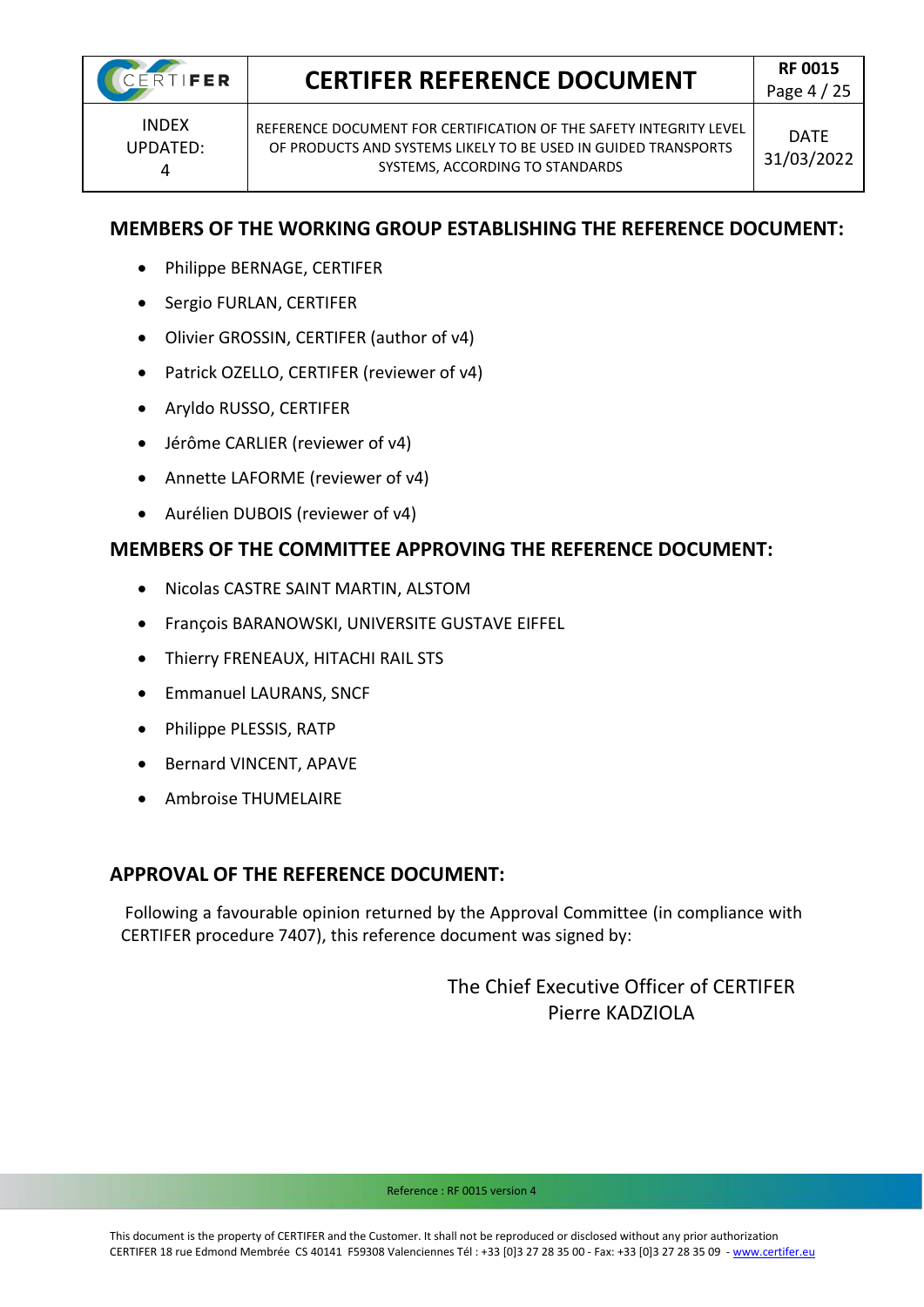

### **CERTIFER REFERENCE DOCUMENT** REPOOLS

Page 5 / 25

INDEX UPDATED: 4

REFERENCE DOCUMENT FOR CERTIFICATION OF THE SAFETY INTEGRITY LEVEL OF PRODUCTS AND SYSTEMS LIKELY TO BE USED IN GUIDED TRANSPORTS SYSTEMS, ACCORDING TO STANDARDS

### **TABLE OF CONTENTS**

| 2. |       |  |
|----|-------|--|
| 3. |       |  |
| 4. |       |  |
|    | 4.1.  |  |
|    | 4.2.  |  |
|    | 4.3.  |  |
|    | 4.4.  |  |
|    | 4.5.  |  |
|    | 4.6.  |  |
|    | 4.7.  |  |
|    | 4.8.  |  |
|    | 4.9.  |  |
|    | 4.10. |  |
|    | 4.11. |  |

Appendix 1 : Validity of test results

Appendix 2 : Depth of documentary reviews

Appendix 3 : QSMS audit applied to the product or system under assessment, in the case of

a certified QMS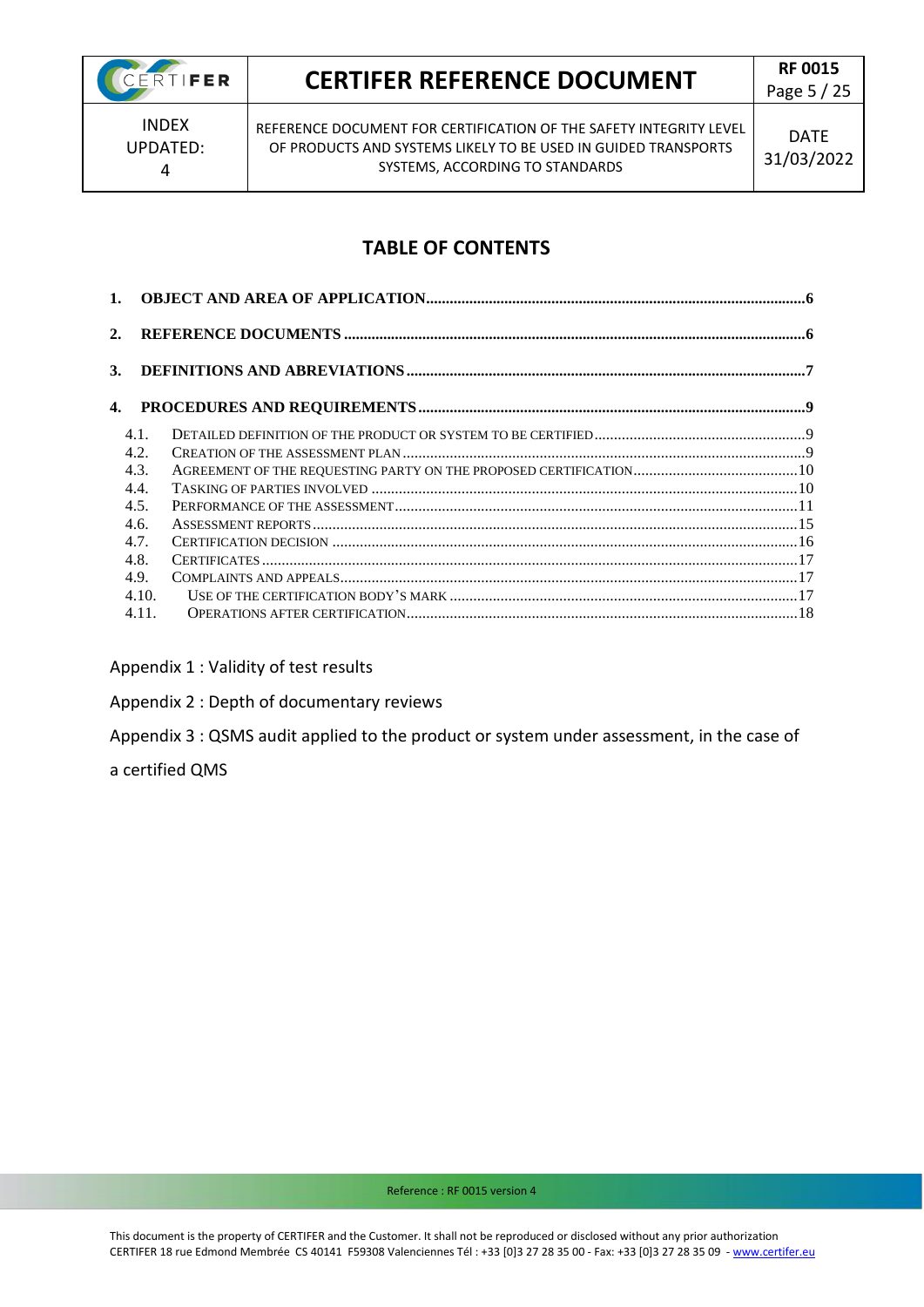INDEX UPDATED: 4

REFERENCE DOCUMENT FOR CERTIFICATION OF THE SAFETY INTEGRITY LEVEL OF PRODUCTS AND SYSTEMS LIKELY TO BE USED IN GUIDED TRANSPORTS SYSTEMS, ACCORDING TO STANDARDS

#### <span id="page-5-0"></span>**1. OBJECT AND AREA OF APPLICATION**

This reference document establishes the requirements and the procedure for the certification of the safety integrity level of products<sup>1</sup> and systems likely to be used in guided transport systems.

### **Subsequently it does not fall under the scope of application of the French Consumer Code.**

### <span id="page-5-1"></span>**2. REFERENCE DOCUMENTS**

#### **a) Standards:**

- ISO/CEI 17065 (2012): Conformity assessment Requirements for bodies certifying products, processes and services
- ISO/CEI 17020 (2012): Requirements for the operation of various types of bodies performing inspection
- ISO/ IEC 17021 (2015): Conformity assessment Requirements for bodies providing audit and certification of management systems
- EN 50126 (1999, 2017): Railway applications The specification and demonstration of Reliability, Availability, Maintainability and Safety (RAMS)
- EN 50128 (2001, 2011, A1/2020, A2/2020): Railway applications Communications, signalling and processing systems – Software for railway control and protections systems
- EN 50129 (2003, 2018): Railway applications Communication, signalling and processing systems – Safety related electronic systems for signalling
- EN 50657 (2017) Railways Applications Rolling stock applications Software on Board Rolling Stock
- ISO 26262 (2018 series): Road vehicles Functional safety
- IEC EN 61508 (2011): Functional safety of electrical/electronic/programmable electronic safety-related systems (various parts)
- IEC 62279 (2015): Railway Applications Communication, signaling and processing systems – Software for railway control and protection systems

These standards may be completed, when required, by other standards (the last published version applies):

Reference : RF 0015 version 4 <sup>1</sup> In this reference document, the term "product" refers to both hardware and software products.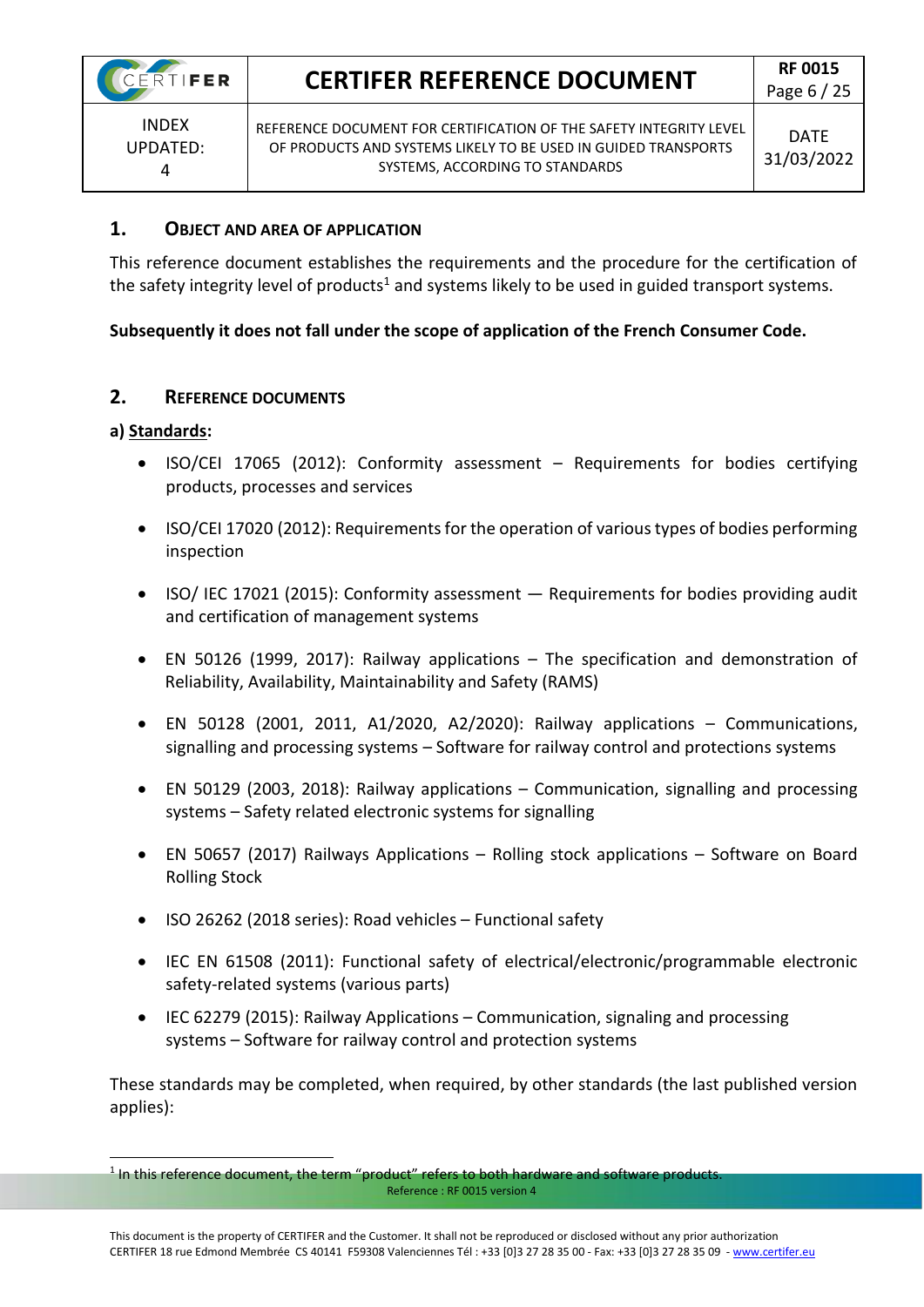4

### **CERTIFER REFERENCE DOCUMENT RF 0015**

- ISO 9001: Quality management systems Requirements
- EN 50121: Railway applications Electromagnetic compatibility (various parts)
- EN 50125: Railway applications Environmental conditions for equipment
- EN 50155: Railways Applications Electronic Equipment Used on Rolling Stock
- EN 50159: Railway applications Communication, signalling and processing systems. Safetyrelated communication in transmission systems
- IEC/ISO standards on cybersecurity: ISO 27000 series, ISO/IEC/TR 19791, IEC 62443 series and CLC/TS 50701 (\*)
- ISO/IEC 17025: General requirements for the competence of testing and calibration laboratories

\* These cybersecurity standards are also useful to take into account the functional safety impacts of electronic safety systems for signalling railway applications, which are simply additional effects of threats generally considered by cybersecurity. See CERTIFER's recommended practice [REP\_CERTIFER\_0004] for the assessment of cybersecurity to cover EN 50129:2018.

#### **b) Recommended Practice written by CERTIFER:**

| Reference         | <b>Title</b>                                          | Version    |
|-------------------|-------------------------------------------------------|------------|
| REP CERTIFER 0001 | Application of EN 50126:1999 in case of adaptation of | Applicable |
|                   | an existing product or system                         | version    |
| REP CERTIFER 0002 | Application of EN 50129:2018 §6.2 in case of use of   | Applicable |
|                   | pre-existing items                                    | version    |
| REP CERTIFER 0003 | Assessment of application data process                | Applicable |
|                   |                                                       | version    |
| REP CERTIFER 0004 | Assessment of cybersecurity to cover EN 50129:2018    | Applicable |
|                   |                                                       | version    |

#### **c) Recommendation for use written by NB-Rail Coordination Group:**

| Reference   | Title                                               | Version |
|-------------|-----------------------------------------------------|---------|
| RFU-STR-016 | Acceptance of assessment reports on safety prepared |         |
|             | by other parties                                    |         |

### <span id="page-6-0"></span>**3. DEFINITIONS AND ABREVIATIONS**

The definitions of the following reference documents are applicable:

### COFRAC: COmité FRançais d'ACréditation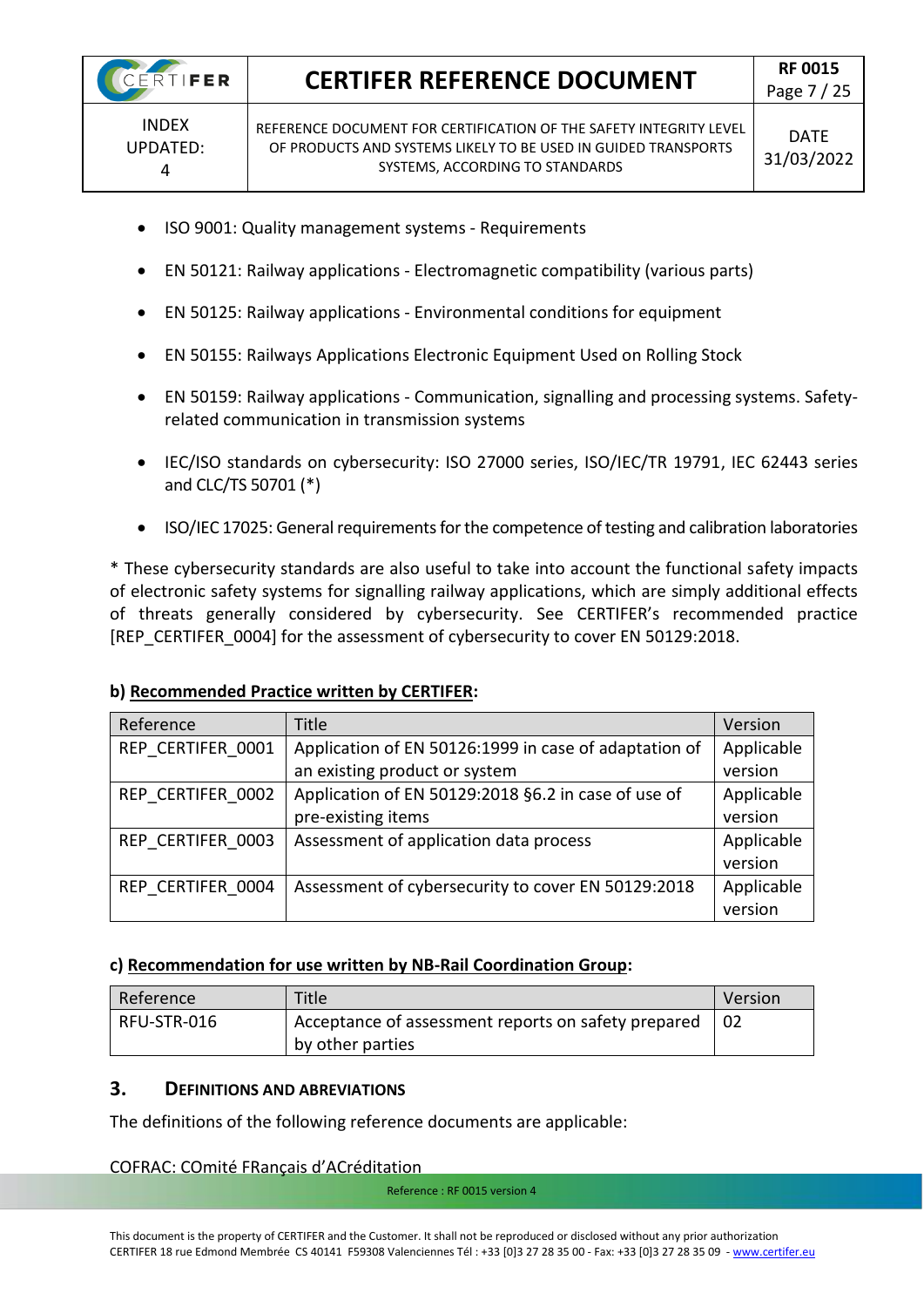INDEX UPDATED: 4

REFERENCE DOCUMENT FOR CERTIFICATION OF THE SAFETY INTEGRITY LEVEL OF PRODUCTS AND SYSTEMS LIKELY TO BE USED IN GUIDED TRANSPORTS SYSTEMS, ACCORDING TO STANDARDS

DATE 31/03/2022

EMC: Electro-magnetic Compatibility

The safety integrity level of products and software is designated by the English acronym **SIL**, (except under the EN50128:2001 Standard for software "Software safety integrity level": English acronym **SSIL**).

ISA: Independent Safety Assessor.

Applicant: entity responsible for demonstrating to the ISA that product or system being assessed meets the required safety integrity level. They are responsible for organising the audits required by the ISA and providing them with all necessary documents relating to the design, manufacturing, installation, verification, testing, safety studies and use of the product or system.

Minor Non Conformity: Any individual non-conformity which does not impair the operability of the Management System, the product or the system. Minor Non-Conformities are mentioned in the assessment report.

Major Non Conformity: Major Non-conformities are mentioned in the assessment report and have to be corrected within a given period in order to obtain or maintain the certificate

TFFR: Tolerable Functional (unsafe) Failure Rate

THR: Tolerable Hazard Rate: the maximum permissible hazard rate

QMS: Quality Management System

QSMS: Quality and Safety Management System

REP: Recommended Practice (document written by CERTIFER)

RFU: Recommendation for Use (document written by NB-Rail Coordination Group)

REX: Return of Experience

SIL: Safety Integrity Level

SSIL: Software Safety Integrity Level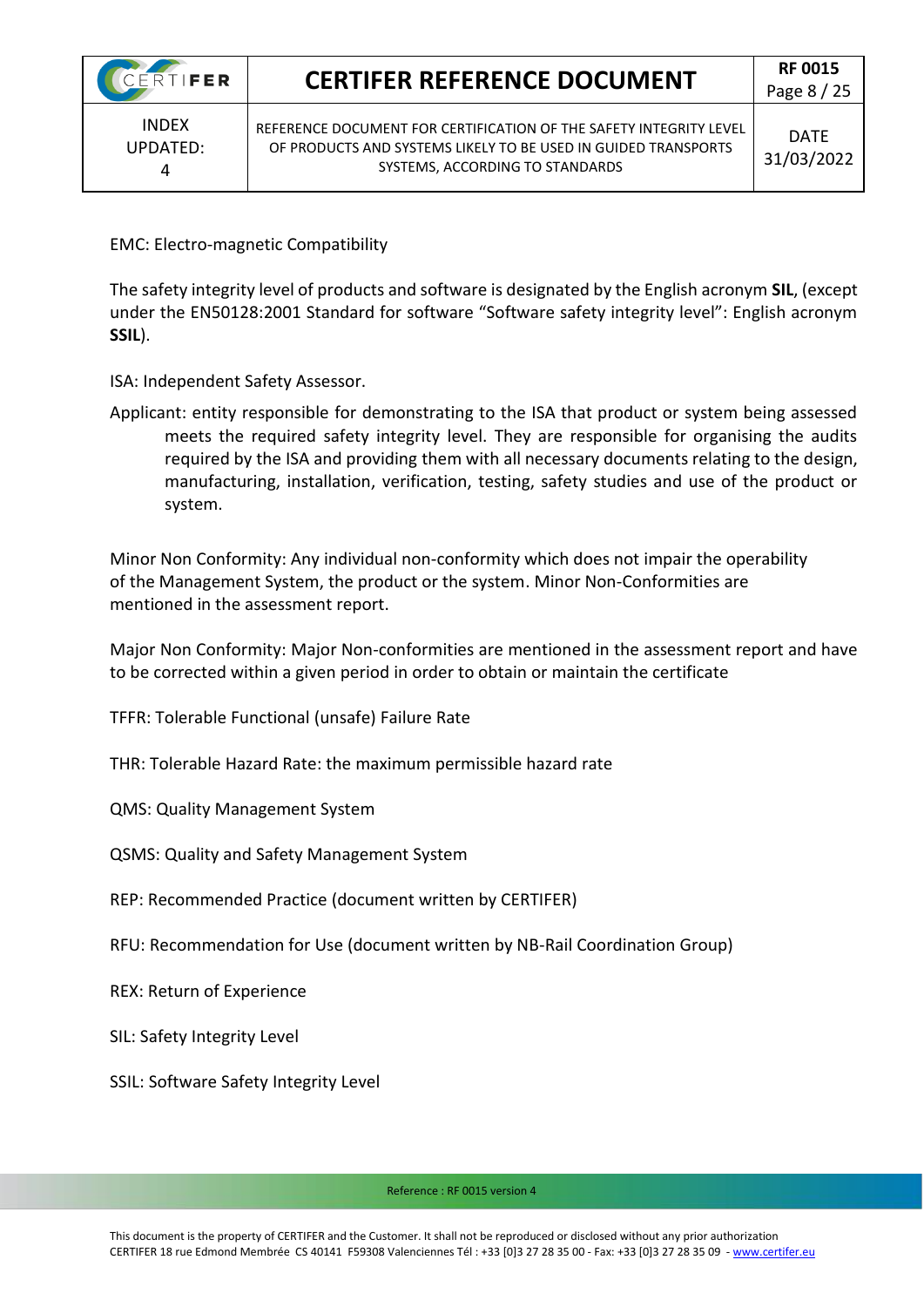INDEX UPDATED: 4

REFERENCE DOCUMENT FOR CERTIFICATION OF THE SAFETY INTEGRITY LEVEL OF PRODUCTS AND SYSTEMS LIKELY TO BE USED IN GUIDED TRANSPORTS SYSTEMS, ACCORDING TO STANDARDS

### <span id="page-8-0"></span>**4. PROCEDURES AND REQUIREMENTS**

The following paragraphs describe the chronological stages and associated requirements.

All operations associated with the certification service, including those not mentioned in this reference document, but appearing in the procedures of the ISA's quality system, must be executed in compliance with all requirements of the ISO 17020 / ISO 17065 standard, the IAF (International Accreditation Forum) and EA (European Accreditation) guides and COFRAC documents applicable to the type certification.

In particular, the certification body must possess and maintain a complete system of procedures, instructions and forms compliant to SO 17020 / ISO 17065.

### <span id="page-8-1"></span>**4.1. Detailed definition of the product or system to be certified**

The certification body must accurately define, in conjunction with the applicant, the limits of the product or system to be certified, explaining:

- The physical architecture, the components and the internal and external functional and technical interfaces
- The standards which are applicable for the project
- The functions of the product or system
- The list of software and hardware, as well as the safety integrity level (SIL and SSIL) and the safety targets (THR/TFFR, hazards) for each one

It is possible that the certification of the product or system also includes processes to be assessed (e.g. processes such as parameterisation or downloading). These must be stipulated.

### <span id="page-8-2"></span>**4.2. Creation of the assessment plan**

The certification body will establish an assessment plan detailing at least the following aspects:

- The list of successive versions and modifications made
- The names of the writers (and verifiers, if any)
- The Identity of the applicant
- The context of the mission (a short description of the project which will use the product or system, the assessment stages when there are more than one, the history of assessments when previous versions have already been subject to an assessment)
- The identity and limits of the product to be assessed (see §4.1 of this document), as well as the processes to be assessed, if any
- Identification of the standards which will be used in the assessment according to the standard presented in Chapter 2, (see also § 4.5 below...).*.*When assessing existing products which have been modified, the applicable requirements of the standards must be specified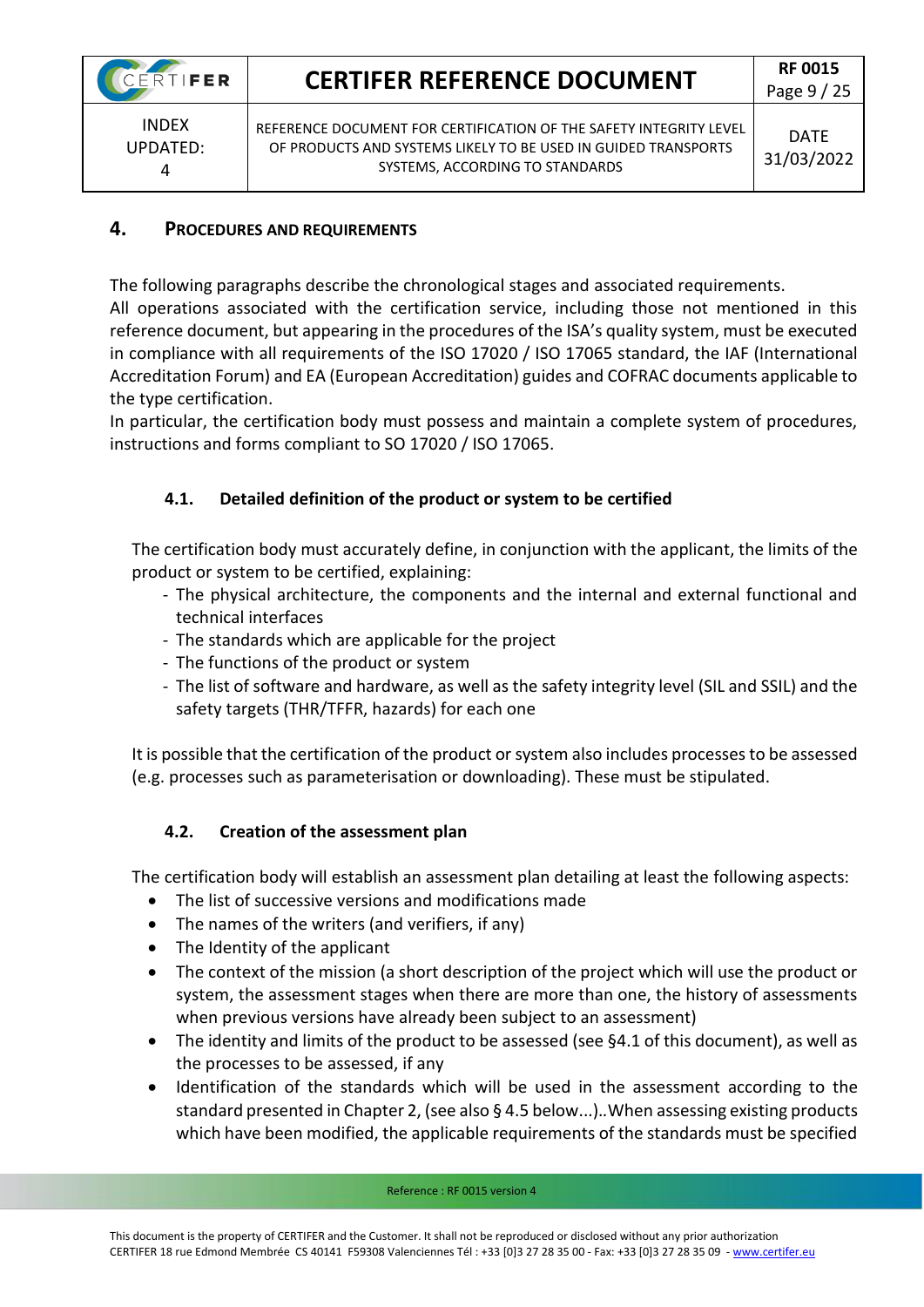UPDATED: 4

REFERENCE DOCUMENT FOR CERTIFICATION OF THE SAFETY INTEGRITY LEVEL OF PRODUCTS AND SYSTEMS LIKELY TO BE USED IN GUIDED TRANSPORTS SYSTEMS, ACCORDING TO STANDARDS

- The stages included in the assessment (Risk analysis, Specifications, Allocation of requirements, Design, manufacturing, Installation, unit testing, integration testing, laboratory tests, on-site tests, safety case, operation and maintenance)
- If the assessment concerns a generic product, a generic application or a specific application (such as those defined in the EN 50126 and EN 50129 standard)
- The identification of the persons involved, if known
- The assessment method (number of audits, documentary reviews, visits, and if possible, the depth of documentary reviews). Also state whether the assessment is a gap assessment when a previous version of the product or system has already been subject to an assessment
- The cross-acceptance activities (list of assessment reports to be sent to the ISA)
- The list of assessment tasks
- The deliverables (audit reports, assessment reports, certificate)

And, if required:

- A list of attachments and appendixes
- The special provisions (language, sampling, confidentiality, staff safety, allocation of tasks to partners, sub-contractors or contractors, …)
- Assumptions
- A schedule

The assessment plan may be updated as many times as necessary during performance of the service.

### **4.3. Agreement of the requesting party on the proposed certification**

<span id="page-9-0"></span>The applicant must approve the assessment plan and undertake to comply with the obligations of the applicant stipulated in the ISO 17020 / ISO 17065 Standard.

### **4.4. Tasking of parties involved**

<span id="page-9-1"></span>The parties (individuals and/or organisations) responsible for assessing the conformity of the products will be selected based on their competence and their independence. They undertake to maintain all information gathered during their mission confidential.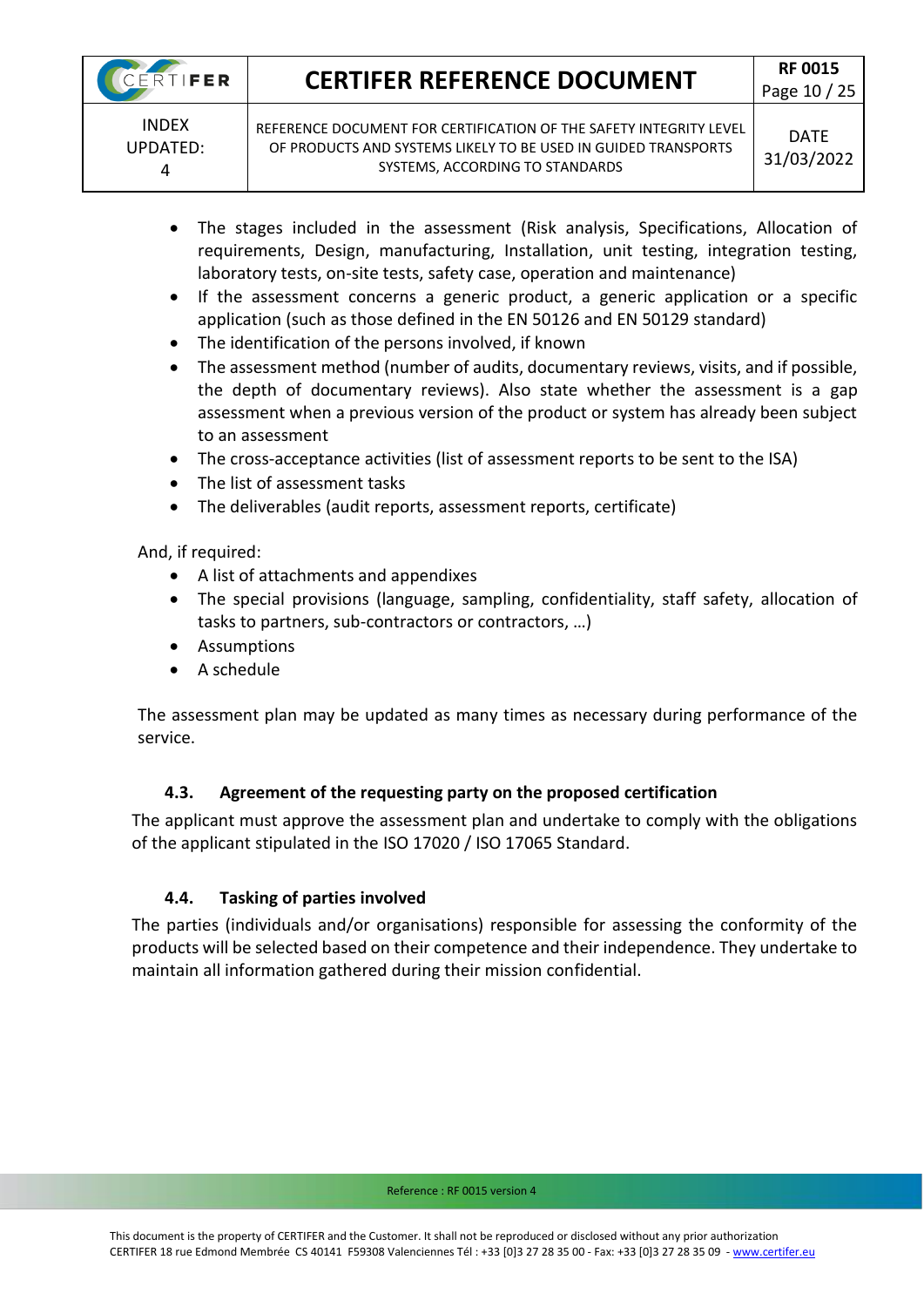INDEX UPDATED: 4

REFERENCE DOCUMENT FOR CERTIFICATION OF THE SAFETY INTEGRITY LEVEL OF PRODUCTS AND SYSTEMS LIKELY TO BE USED IN GUIDED TRANSPORTS SYSTEMS, ACCORDING TO STANDARDS

### **4.5. Performance of the assessment**

<span id="page-10-0"></span>The parties tasked by the certification body perform the conformity examination in regards to the standards specified in the assessment plan. They are then acting in the capacity of the "assessment officer" in regards to the following standards.

The standards used are :

- EN 50128 for railway control and protection system software
- EN 50657 for embedded software for railway rolling stock
- EN 50129 for signalling, telecommunications and processing products and systems. Electronic safety systems for railway signalling.
- EN 50126 for railway systems and assemblies
- EN 50121 for EMC requirements
- EN50125 and EN50155 for requirements relating to physical environmental conditions
- EN50159 for requirements relating to safety communications
- ISO 26262 for autonomous vehicles used for public transports
- CEI EN 61508 for safety-related electrical / electronic / programmable electronic systems not specific to railway applications

It is strongly recommended to start and conduct the assessment in parallel with the development cycle of the product or system.

The Independent safety assessment must include:

- An assessment of the QSMS of the entity (applicant) in charge of the design, manufacturing, installation, verification, testing, safety study and use of the product or system
- An assessment of the QSMS applied during the project
- A design examination of the product or system

When an assessment only covers modifications to the product or system and, in order to make the modifications, the applicant resubmits the organisation and processes audited and accepted by the ISA during the previous stage, the ISA may decide that a new audit of the quality and safety management system is not required.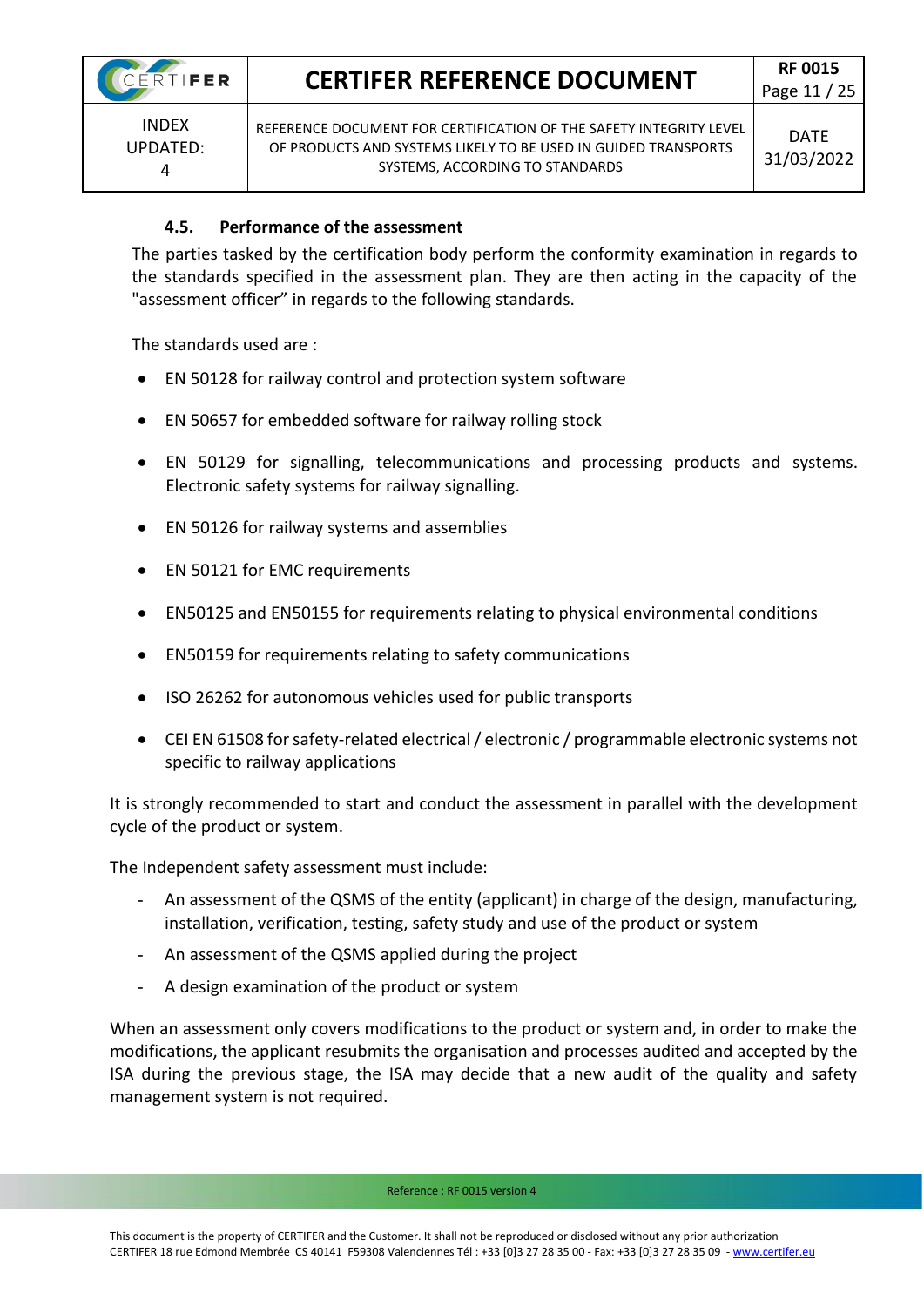INDEX UPDATED: 4

REFERENCE DOCUMENT FOR CERTIFICATION OF THE SAFETY INTEGRITY LEVEL OF PRODUCTS AND SYSTEMS LIKELY TO BE USED IN GUIDED TRANSPORTS SYSTEMS, ACCORDING TO STANDARDS

### **a) The Quality and Safety Management System (QSMS)**

The ISA must ensure that the standards defined in the documents created in §4.1 and §4.2 are implemented within the framework of the policies applied by the company, based on a Quality Management System (QMS) which conforms to the provisions of [ISO 9001] standard (or equivalent rules).

When the applicant operates a Quality Management System (QMS) certified by an accredited body, for the phases to be covered by the assessment of the product or system in question, the ISA shall take this into account during his QSMS audit (see Appendix 3) .

The team of auditors must have experience in Quality and Safety Management Systems (QSMS) and have at least one member experienced as an assessor in the product or system and the technology concerned, as well as knowledge of the standards defined in the documents created in §4.1 and §4.2.

The audit will include an assessment visit to the applicant's premises\*. The team of auditors will examine documentation describing the processes, methods and tools, as well as all technical documents produced during the development of the product or system under assessment, in order to verify the ability of the applicant to implement these processes, methods and tools and to ensure conformity with the requirements of the standards defined in the documents created in §4.1 and §4.2.

The auditing team formalises their conclusions in a QSMS audit report.

\* In the case of a "simple" product or system (example: a tool), it is allowed to limit the audit to a documentary audit carried out by the assessor, whose result can be provided directly in the assessment report (no QSMS audit report needed in this case).

### **b) Surveillance of the Quality and Safety Management System (QSMS)**

The purpose of surveillance is to make sure that the applicant duly fulfils the obligations arising out of the approved Quality Management System (QMS).

The assessment will affect all phases, including design, manufacturing, installation, verification, testing and safety studies.

The ISA will periodically perform audits to ensure that the applicant maintains and applies the Quality and Safety Management System (QSMS). These audits will take place every two years at least if the certification contract is still in progress.

It is possible to limit the surveillance audit to a documentary audit.

The auditing team will formalise its conclusion in a QSMS audit report or directly in the assessment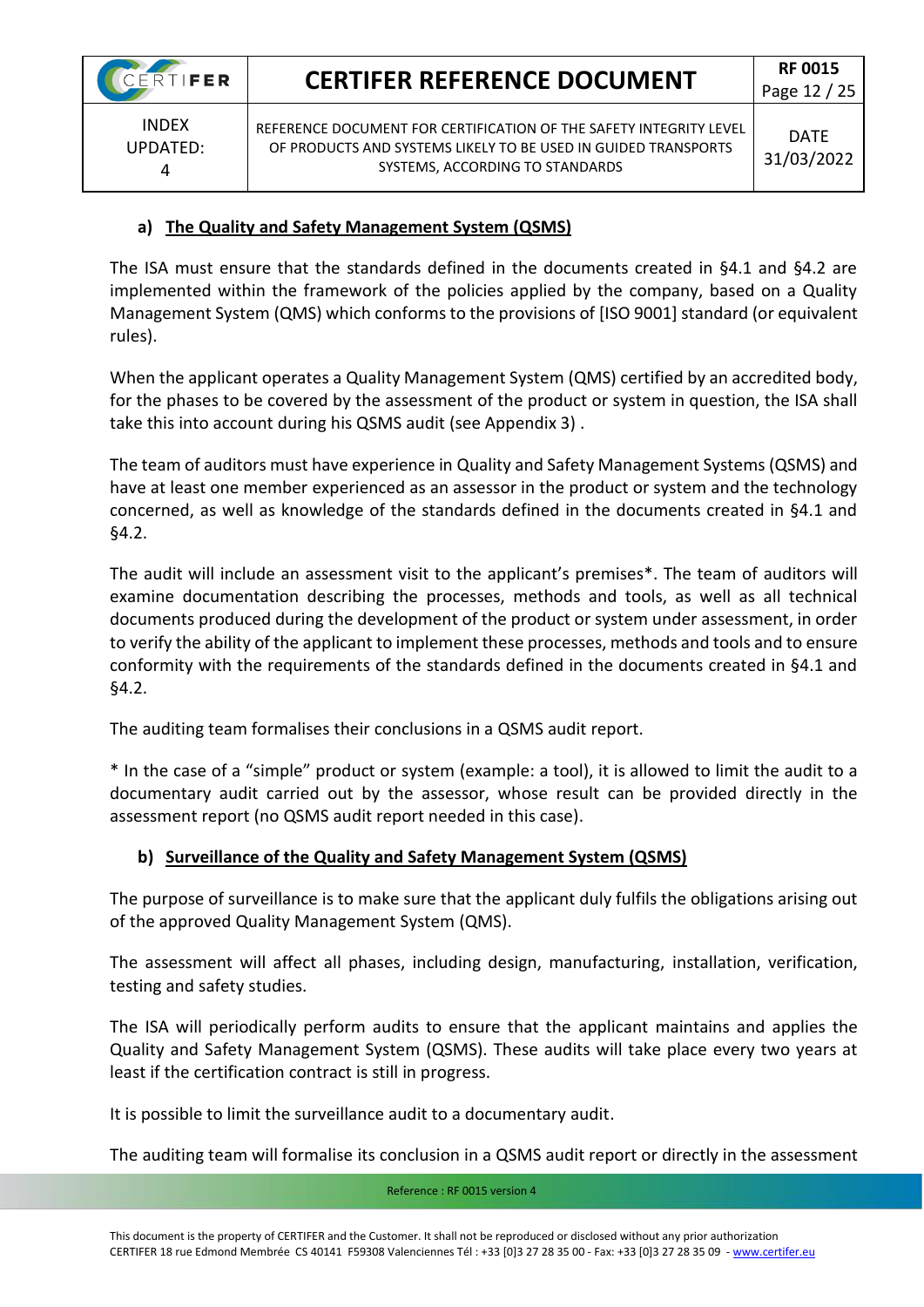INDEX UPDATED: 4

REFERENCE DOCUMENT FOR CERTIFICATION OF THE SAFETY INTEGRITY LEVEL OF PRODUCTS AND SYSTEMS LIKELY TO BE USED IN GUIDED TRANSPORTS SYSTEMS, ACCORDING TO STANDARDS

report.

### **c) Design examination**

The applicant must provide the ISA with all documentation regarding the product or system to enable them to understand the design, manufacturing, installation, verifications, testing, as well as safety studies and user manuals, in order to evaluate their compliance with the requirements of the standards defined in the documents created in §4.1 and §4.2.

The ISA must assess the documentation for all software, hardware (programmable electrical, electronic and electronic components), assemblies and parameterisation processes. See CERTIFER's recommended practice [REP\_CERTIFER\_0003] for the assessment of application data process. The ISA's assessment will also affect the software development cycle, the hardware development cycle and the software and hardware integration. During the documentary assessment, the ISA will make sure that:

- The safety requirements are traceable over the entire life cycle
- The techniques and methods specified in the quality and safety management system are implemented
- The safety verification and validation processes have been implemented
- The functional and technical safety requirements (correct operation under failure-free conditions, the impacts of failures and external influences) are verified

in compliance with the requirements of the standards defined in the documents created in §4.1 and §4.2.

The ISA may perform sample verifications of the documentation, but may also perform a more indepth assessment depending on the criticality of the information contained in the documentation. The depth of the assessment must always be at least equivalent to the one stipulated in Appendix 2.

The documentary assessment must be conducted by assessors who are competent in the techniques and methods implemented by the applicant.

When a part of the product or system has already been assessed by an independent organisation, the ISA may take this into account to avoid repeating the assessment.

ISA then examine:

- The recognition of the organisation performing the assessment
- The assessment method applied
- The assessment report provided

The assessment criteria used will be those defined in document [RFU-STR-016].

The ISA may, if required, request additional information necessary to the proper understanding of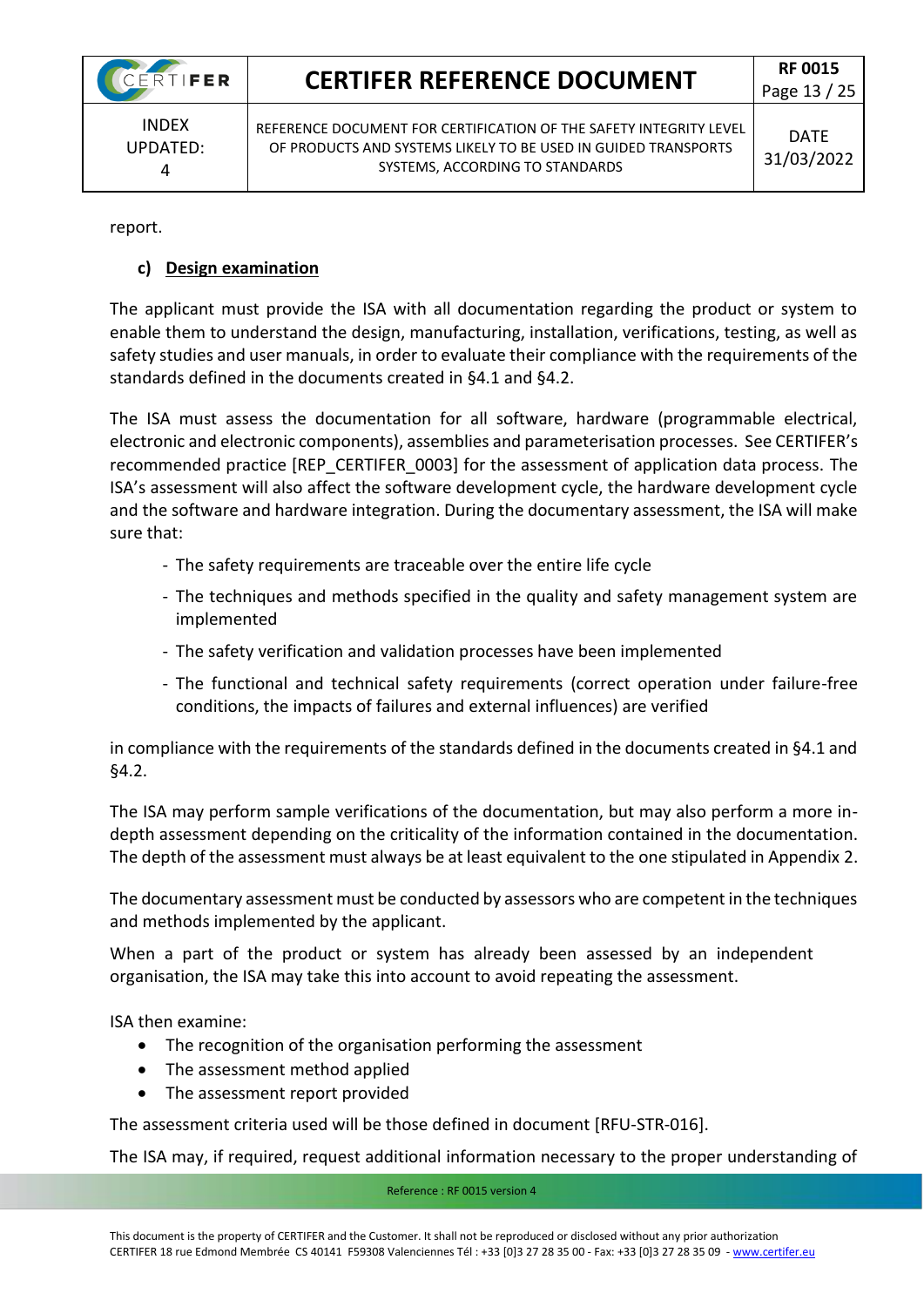4

### **CERTIFER REFERENCE DOCUMENT RF 0015**

the results of the assessment report (safety case, description of the conditions of use of the product…etc).

In terms of input data, the ISA will accept test reports (EMC, Environment… and also functional tests) produced by laboratories, after making sure that all necessary tests have been performed based on the intended use of the product or system. The ISA will make sure that the tests are properly admissible (see Appendix 1).

The ISA will assess the safety case of the product or system. He will make sure that all risks identified in the Hazard Log are covered, and that safety constraints relating to usage (integration, operation or maintenance) are clearly defined.

See also these 2 other CERTIFER's recommended practices:

- [REP\_CERTIFER\_0001] for application of EN 50126:1999 in case of adaptation of an existing product or system
- [REP\_CERTIFER\_0002] for application of EN 50129:2018 §6.2 in case of use of pre-existing items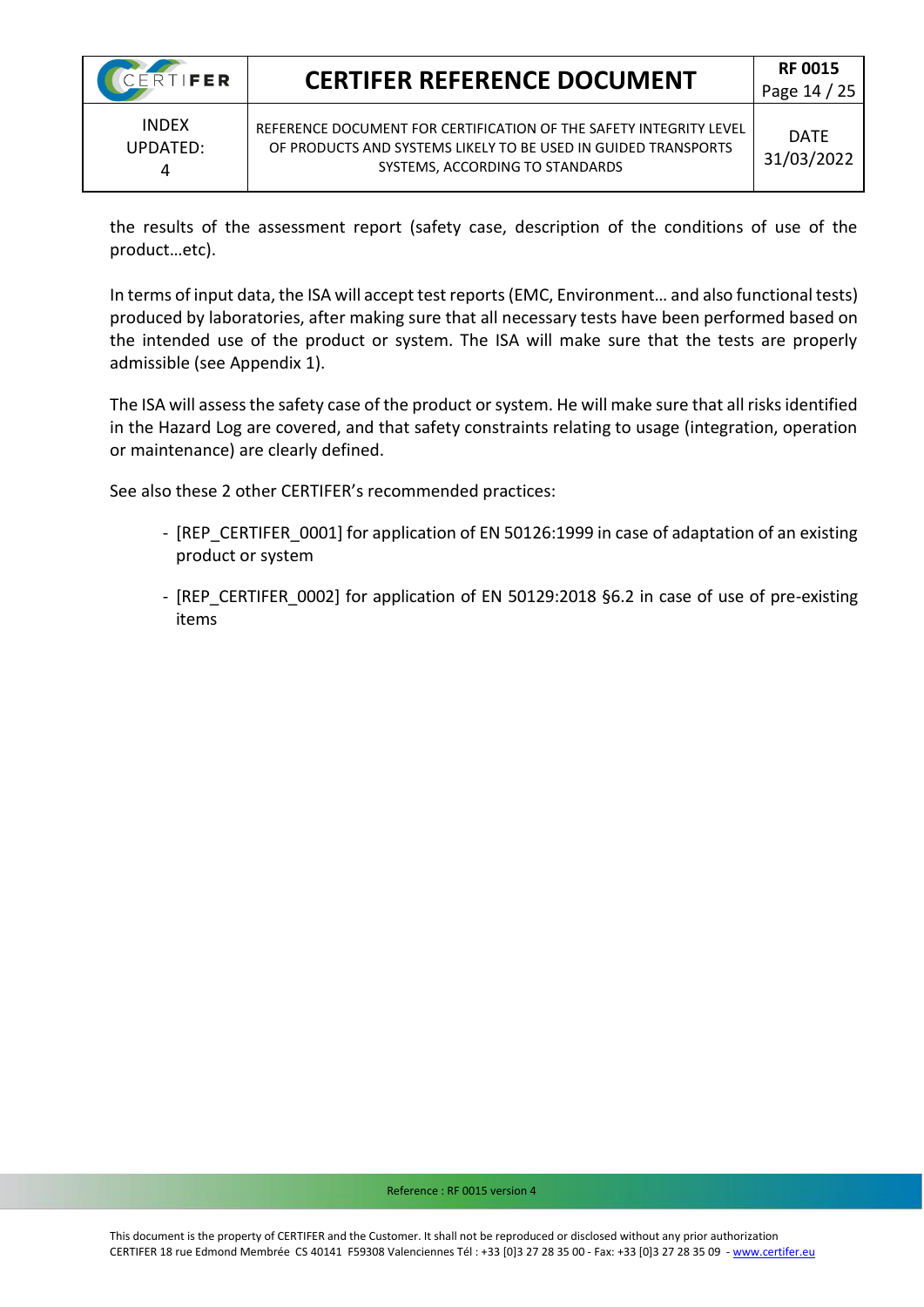INDEX UPDATED: 4

REFERENCE DOCUMENT FOR CERTIFICATION OF THE SAFETY INTEGRITY LEVEL OF PRODUCTS AND SYSTEMS LIKELY TO BE USED IN GUIDED TRANSPORTS SYSTEMS, ACCORDING TO STANDARDS

#### <span id="page-14-0"></span>**4.6. Assessment reports**

The assessment report(s) will cover at least the following aspects:

- A review of the context of the service
- The identity of the product undergoing conformity assessment
- The Identification of the standards used
- The identification of the Assessment Plan
- The Identification of the designer or manufacturer of the product, when it is not the applicant
- The names and roles of the persons involved (including sub-contractors) in the conformity assessment
- The names of the writers, checkers and approvers of the report
- The scope of the assessment described in the report *The report must clearly detail the phases and/or parts of the product and/or the sites subject to the conformity assessment referred to in the report (an extract of the assessment plan is permissible). It must be stated whether the assessment affects a generic product, a generic application or a specific application (such as those defined in the standards EN 50126 and EN 50129) It must also be stated whether the processes were subject to assessment (e.g. parameterisation processes).*
- The constraints and assumptions used in the conformity assessment, if any *When the results of the conformity assessment are only valid when requirements are assumed to be complied with (functional, environmental, operational…) these requirements, postulates and expectations must be clearly defined. Assumptions made about non-assessed parties must also be mentioned.*
- Description of the conformity assessment work completed *And problems encountered, as well as provisions made to resolve them. All discrepancies between the assessment plan and the actual work done must be indicated and justified. The visits and audits conducted during the project must be listed*
- Conformity assessment methods *The depth of assessments must be indicated, e.g. listing the documents assessed using a sampling process.*
- Identification of assessed documents
- Results *The assessment report must contain the following elements:*
- *Justifications regarding cross-acceptance activities*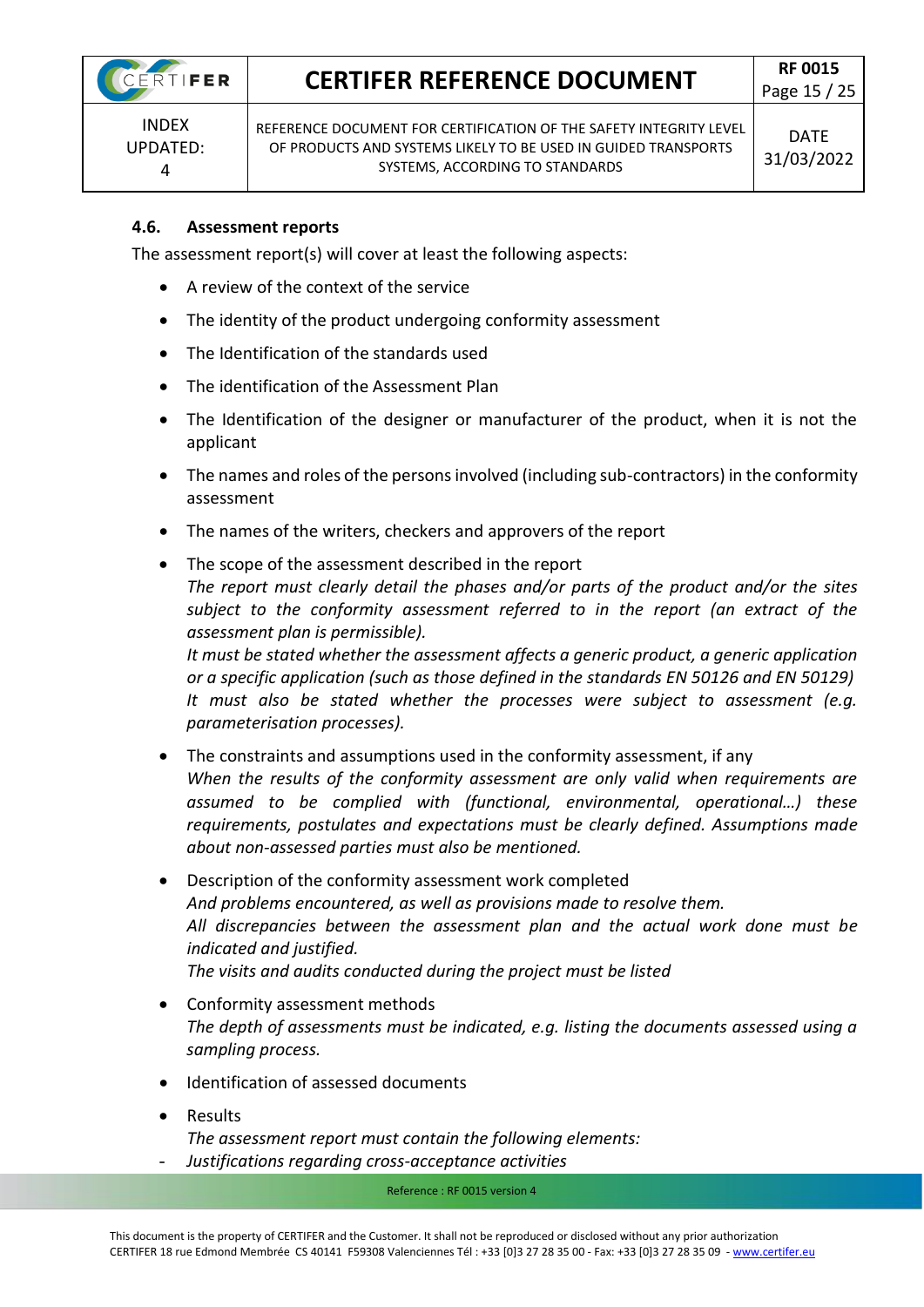- When the assessment uses results obtained from other assessment missions, the *assessment report will include a summary of the assessment results for each of these reports*
- The conclusions of audits of safety and quality management systems, as well as any *discrepancies found during the audits and their statuses (corrective actions in progress, closed reservations…)*
- *The list of hardware and software components assessed, their versions, and the SIL (or ASIL) achieved (specification of the "THR" is also recommended), as well as the conclusions of the assessment for each of the components;*
- The conclusions of the assessment of the product or system, its version, the SIL achieved *(specification of the "THR" is also recommended)*
- *The list of exported safety constraints, or a reference to the safety case when listed therein. Note: The assessment report must mention all discrepancies detected and other open points, or refer to observation and question sheets and non-conformity sheets, if any.*
- Conclusions
	- *- On the progress of the service (tasks performed, in progress, pending).*

*- On the conformity (or lack of conformity) of the product or system with the SIL objective. When non-conformities are remaining, the report must specify the extent of additional assessments required.*

### **Special case of products without safety case:**

Example for software: Standards EN 50128 and EN 50657 and ISO 26262 part 6 and IEC EN 61508 part 3 do not require that a software safety case be produced. Subsequently, the ISA will not always have a safety case for the assessment of the exported use and safety constraints. Furthermore, the behavior of a piece of software will largely depend on the hardware on which it is executed.

The ISA shall specify in its report:

- all phases of the life-cycle of the software covered by the assessment, including software/hardware integration and validation
- the safety constraints exported to the user of the software are defined by the applicant
- the hardware used to run the software

### <span id="page-15-0"></span>**4.7. Certification decision**

The decision to award certification or not is taken by a committee comprising (in application of the certification body's procedures) members who have not participated in the conformity assessment. The committee will base its decision on:

- the contents of the assessment report
- the results of the "technical review"
- the presentation made by the lead assessor
- the answers provided by the lead assessor to the committee questions.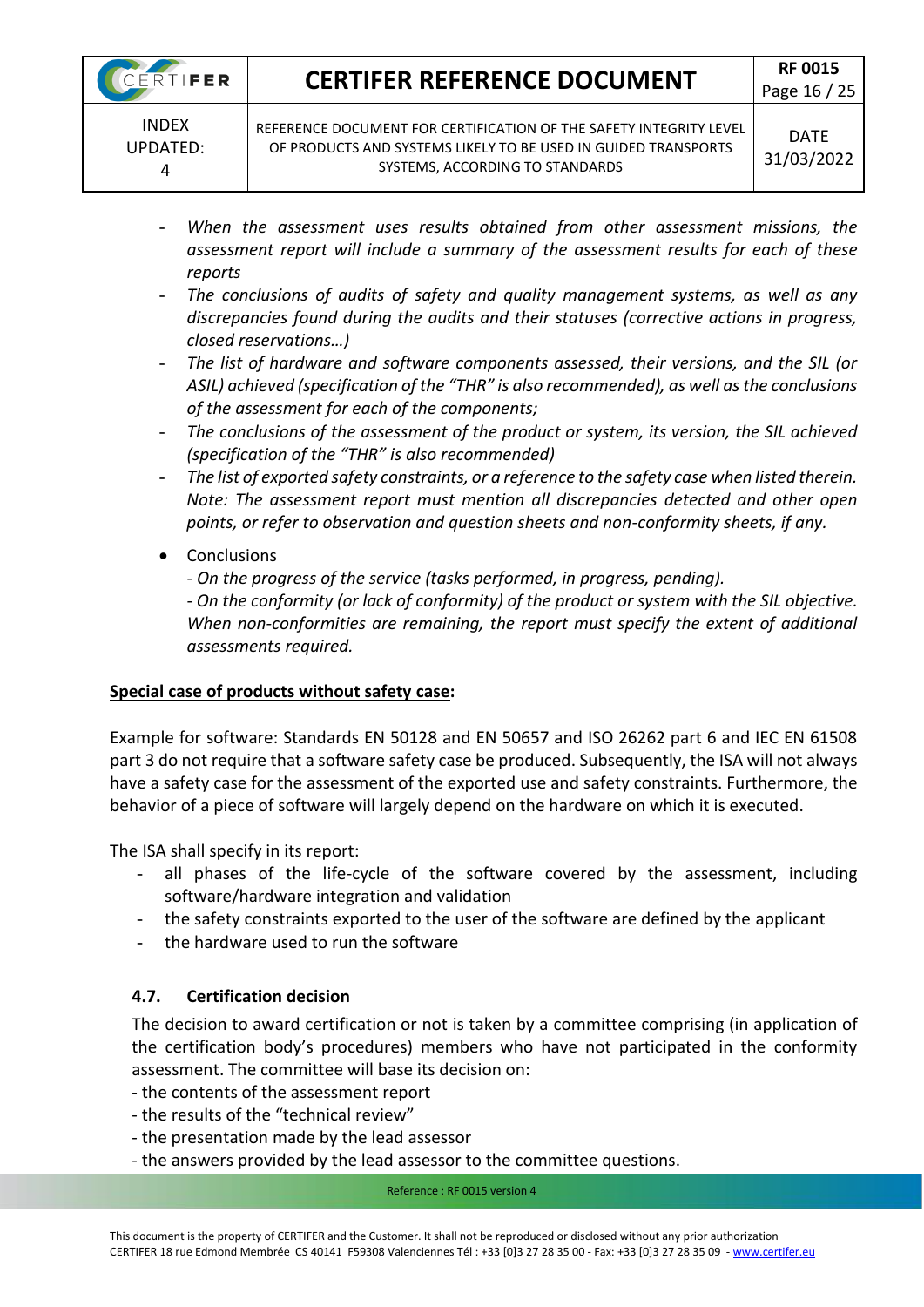UPDATED: 4

REFERENCE DOCUMENT FOR CERTIFICATION OF THE SAFETY INTEGRITY LEVEL OF PRODUCTS AND SYSTEMS LIKELY TO BE USED IN GUIDED TRANSPORTS SYSTEMS, ACCORDING TO STANDARDS

The Committee is responsible for making decision to issuing new certificates, approving extension or renewals of certificates, making decision on the suspension and withdrawing the certificates.

### <span id="page-16-0"></span>**4.8. Certificates**

Preamble: The certificate could be delivered only when no major non-conformity is identified in the assessment report.

The text of the certificate stipulates that it in no way presumes the mass production of the "type" certified, and that it only applies to the design of the product (referred to) and the resulting descriptive dossier.

### **Intermediate Report and Certificate:**

When the safety assessment is limited to certain stages of the life cycle of the product or system, the results of the assessment may be documented in an Intermediate Independent Safety Assessment Report and in an Intermediate ISA Certificate which explain clearly which stages are assessed, and which are not.

The term of validity of the certificate and the certificate surveillance procedure are specified in the procedures used by the certification body.

### <span id="page-16-1"></span>**4.9. Complaints and appeals**

The certification body will make its complaints and appeals procedures available to the applicant. In particular, the notification of refusal of a certificate must describe the appeal procedures against this decision.

### <span id="page-16-2"></span>**4.10. Use of the certification body's mark**

Type certification does not allow for the marking of products, packaging, notices or guarantee certificates, or the inclusion of the certifier's logo on any medium.

However, the holder may refer to the certificate in conformity and suitability for use declarations, as well as in letters, technical files, commercial tenders etc. They must then communicate:

- Either the entirety of the information appearing on the certificate (including the list of its appendixes)
- Either the entirety of the information appearing on the certificate and its Appendixes

so as to avoid any confusion about the scope of certification.

In order to refer to certification on advertising literature specific to the product (brochures, leaflets, advertising materials, audiovisual media, websites… etc.), the holder must have been previously authorised to use a logo created by the certification body. The latter will send the logo and its conditions of use to the applicant.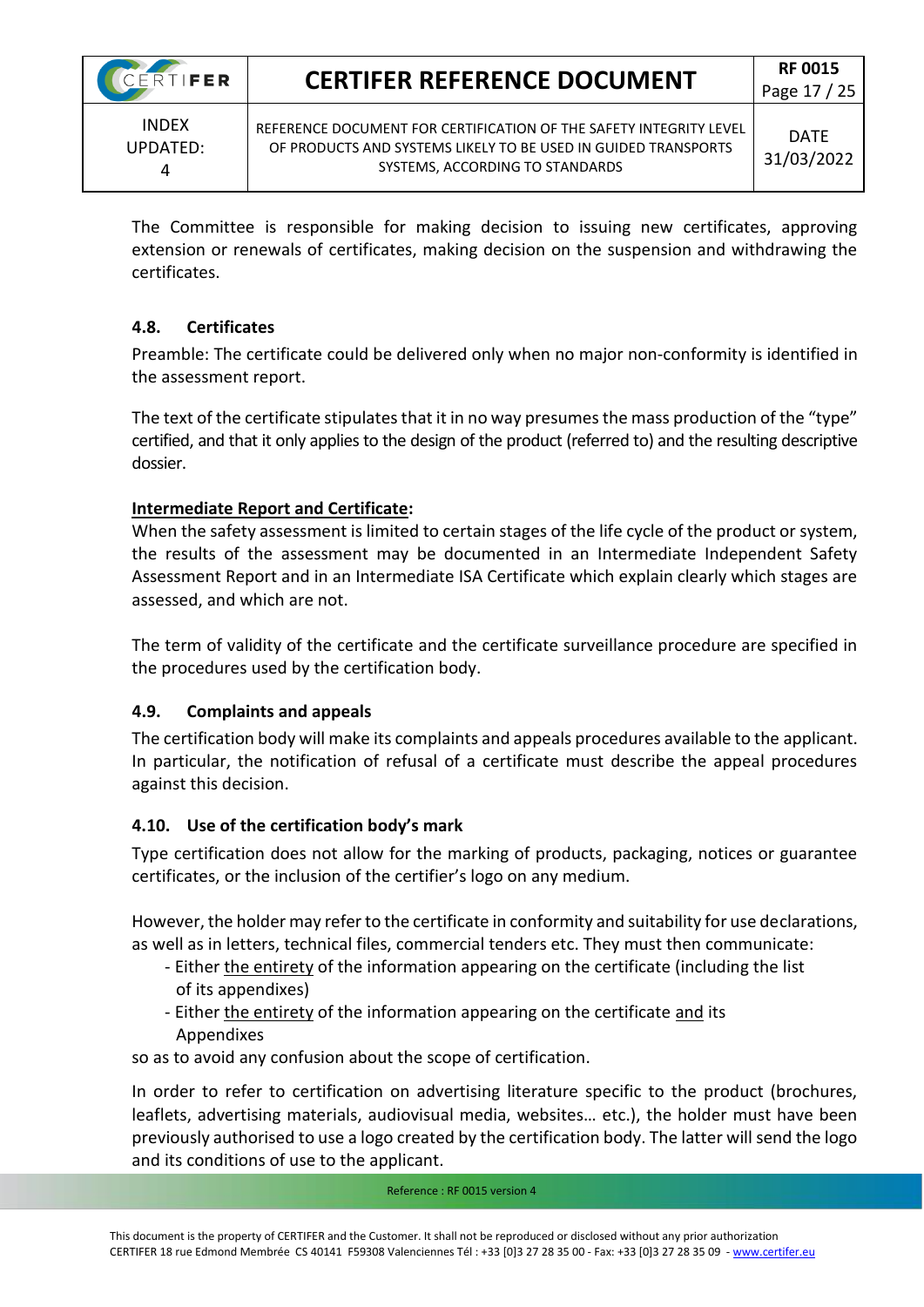4

### **CERTIFER REFERENCE DOCUMENT RF 0015**

REFERENCE DOCUMENT FOR CERTIFICATION OF THE SAFETY INTEGRITY LEVEL OF PRODUCTS AND SYSTEMS LIKELY TO BE USED IN GUIDED TRANSPORTS SYSTEMS, ACCORDING TO STANDARDS

DATE 31/03/2022

### <span id="page-17-0"></span>**4.11. Operations after certification**

The certification body will apply the procedures for the surveillance, maintenance and renewal established in compliance with ISO 17065.

Reference : RF 0015 version 4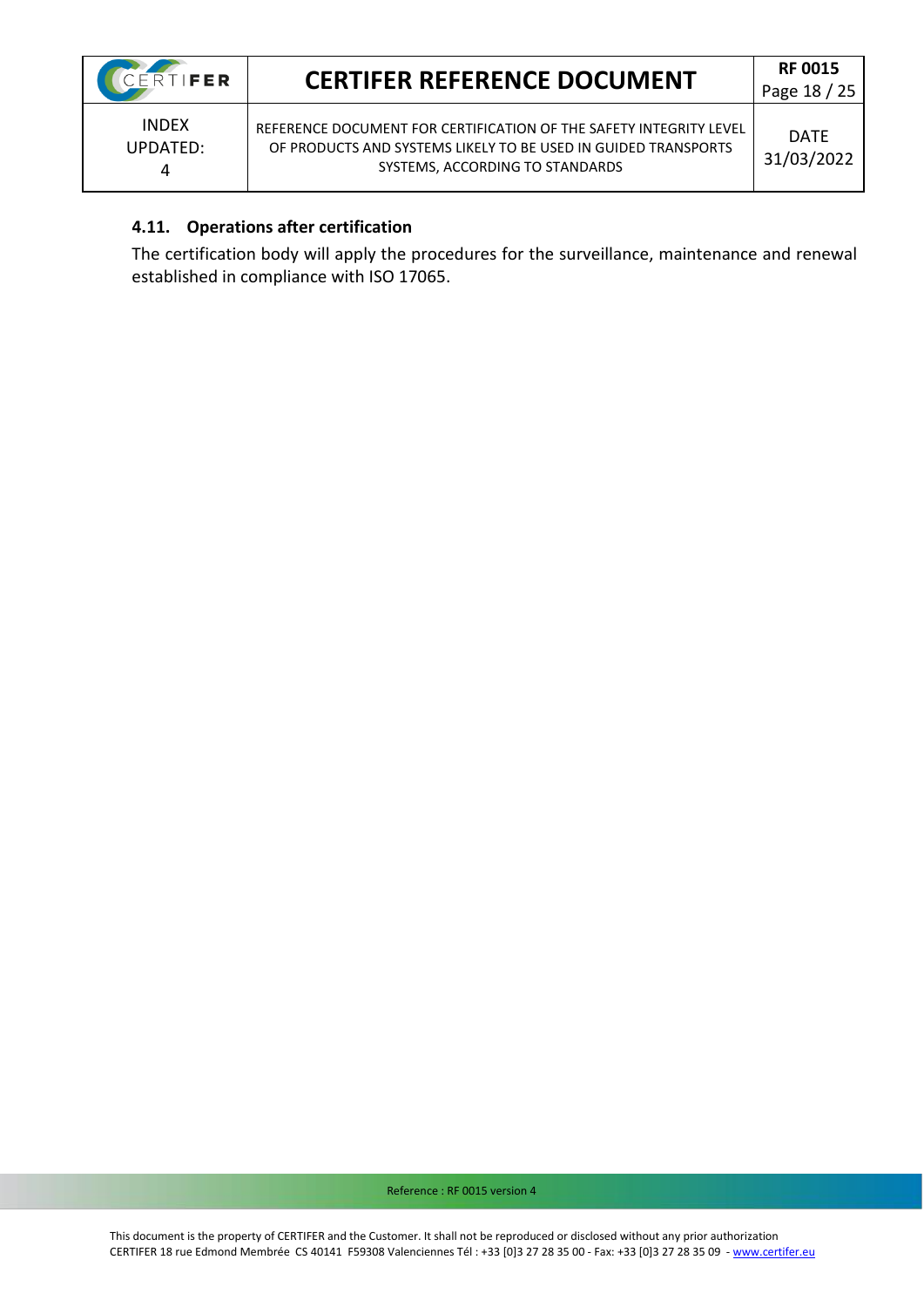INDEX UPDATED: 4

REFERENCE DOCUMENT FOR CERTIFICATION OF THE SAFETY INTEGRITY LEVEL OF PRODUCTS AND SYSTEMS LIKELY TO BE USED IN GUIDED TRANSPORTS SYSTEMS, ACCORDING TO STANDARDS

#### **Appendix 1: Validity of test results**

This note summarizes the requirements, derived from standards (including ISO/CEI 17065), in order to ensure that the results have been obtained under conditions that guarantee their validity.

The respect of the conditions below must be verified by certification body.

If compliance with the following 3 categories of requirements is, in our opinion, insufficiently demonstrated in the documents provided by the customer, "open points" will be created in the remarks and questions sheets: in the form of questions and/or requests for additions.

Depending on the answers and new evidence from the customer, the assessor may either close the item or transform it into an "observation" or "attention point" or even a "remark" or "non-conformity" in the final report, depending on the extent of the concerns raised regarding the credibility of the test results.

### **1) Content of the test report (or other comparable document)**

To be admissible, it must at least include:

|                | Requirement                                                                        | Objective                                 |
|----------------|------------------------------------------------------------------------------------|-------------------------------------------|
| $\mathbf{1}$   | A unique identification and, on each page, an Ensure that nothing has been removed |                                           |
|                | indication to ensure that the page is recognized as                                | or added                                  |
|                | part of the document, as well as a clear indication                                |                                           |
|                | of the end of the document                                                         |                                           |
| $\overline{2}$ | The name and address of the entity that carried out                                | Ensure that the person responsible for    |
|                | the tests                                                                          | the test results is identified            |
| 3              | Description of (or reference to) the method                                        | Ensure that the method is relevant        |
| 4              | The precise identification of the equipment used                                   | Ensure that the calibration evidence      |
|                |                                                                                    | corresponds to the equipment used (or     |
|                |                                                                                    | can be found)                             |
| 5              | The unambiguous description and identification of                                  | Ensure that the sample tested is          |
|                | the test object                                                                    | representative of the product being       |
|                |                                                                                    | evaluated                                 |
| 6              | The results of the test with, if applicable, the units                             | Ensure that the results demonstrate       |
|                | of measurement                                                                     | the product's compliance with the         |
|                |                                                                                    | requirements                              |
| $\overline{7}$ | Information on specific test conditions, such as                                   | Ensure that no test conditions are likely |
|                | ambient conditions, where they are likely to affect                                | to invalidate the results                 |
|                | the result                                                                         |                                           |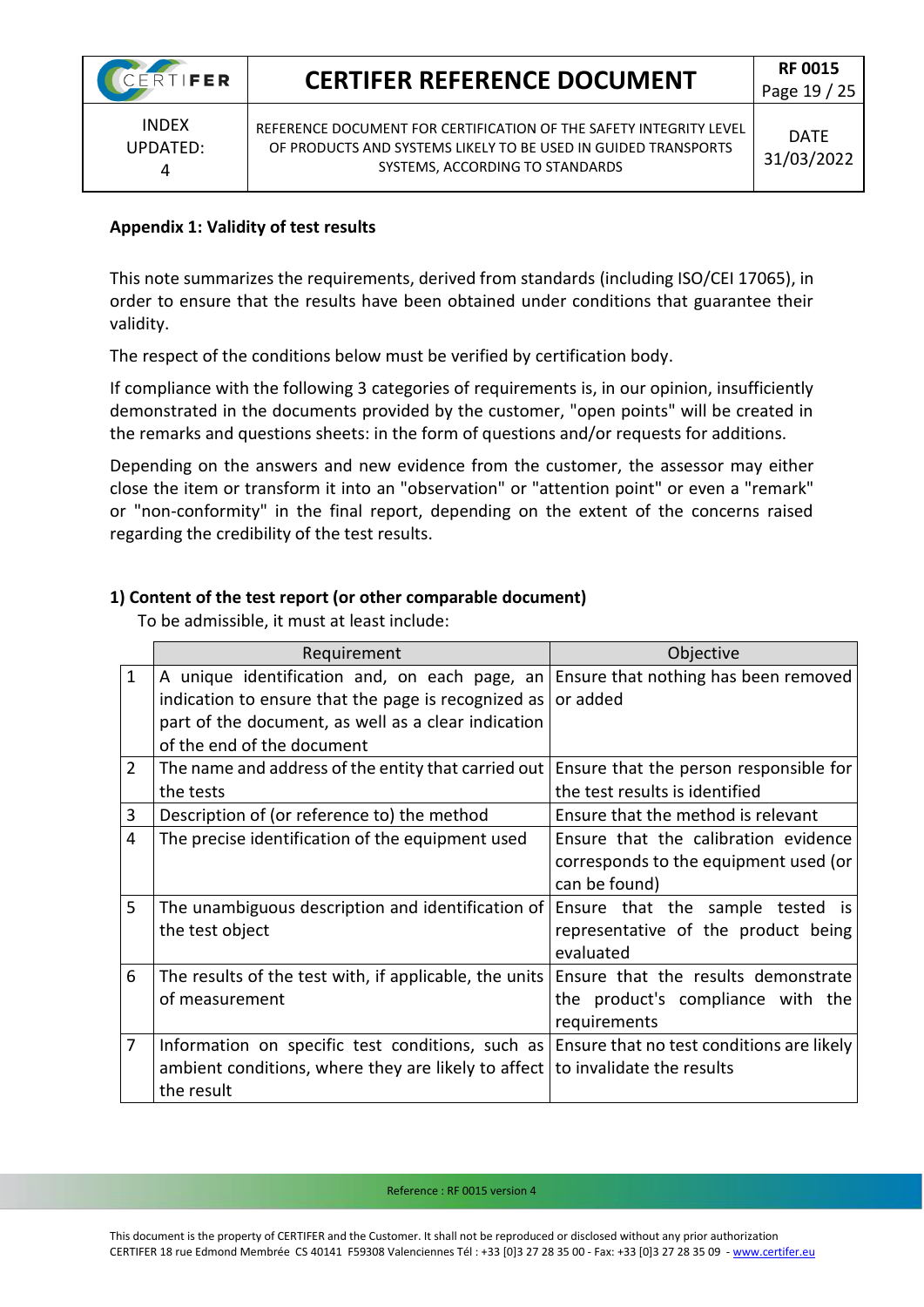

Page 20 / 25

INDEX UPDATED: 4

REFERENCE DOCUMENT FOR CERTIFICATION OF THE SAFETY INTEGRITY LEVEL OF PRODUCTS AND SYSTEMS LIKELY TO BE USED IN GUIDED TRANSPORTS SYSTEMS, ACCORDING TO STANDARDS

| Requirement                                                                           | Objective   |  |  |  |
|---------------------------------------------------------------------------------------|-------------|--|--|--|
| A statement of the measurement uncertainty (if it   Ensure that the measurement error |             |  |  |  |
| is important for the validity of the results or when   interval does not exceed the   |             |  |  |  |
| it affects compliance with the limits of a permissible tolerances on the value of     |             |  |  |  |
| specification)                                                                        | the product |  |  |  |

#### **2) Quality and Safety Management System (QSMS)**

#### **a) For all tests (EMC, Environment…) except functional tests**

Laboratory accredited to EN ISO/IEC 17025 for the test under consideration:

If the fixed scope of accreditation of the test organization includes the test under consideration, the report presenting the test results is considered acceptable.

• Laboratory accredited EN ISO/IEC 17025, whose flexible scope includes the test under consideration:

If the flexible scope of accreditation of the test organization includes the test under consideration, the report presenting the test results is considered acceptable.

• Laboratory accredited EN ISO/IEC 17025, whose scope does not include the test under consideration:

Acceptance of the report presenting the test results is subject to the results of a third-party audit, covering the specific application, specific techniques and conditions for carrying out the test.

• Other laboratories:

Acceptance of the report presenting the test results is subject to the results of a third-party audit on compliance with the requirements of EN ISO/IEC 17025.

#### **b) For functional tests**

Contrarily to EMC, Environment,… tests (see 2.1 above), the EN ISO/IEC 17025 standard is not considered to be systematically applicable for QSMS of functional tests, for which the ISO 9001 standard (or equivalent rules) applies.

Additionally to the QSMS audits to be done in the certification program (see chap. 4.5 above) which already cover several phases including test phase, if the ISA deems it necessary (example: depending of the project specificities), he can also conduct a specific audit for functional tests in laboratory or on-site for a specific application, in order to:

- Gauge the relevance of the tools, procedures and methods used and to ensure compliance with the QSMS requirements,
- Witness some tests performed (the ISA may require additional tests to be performed).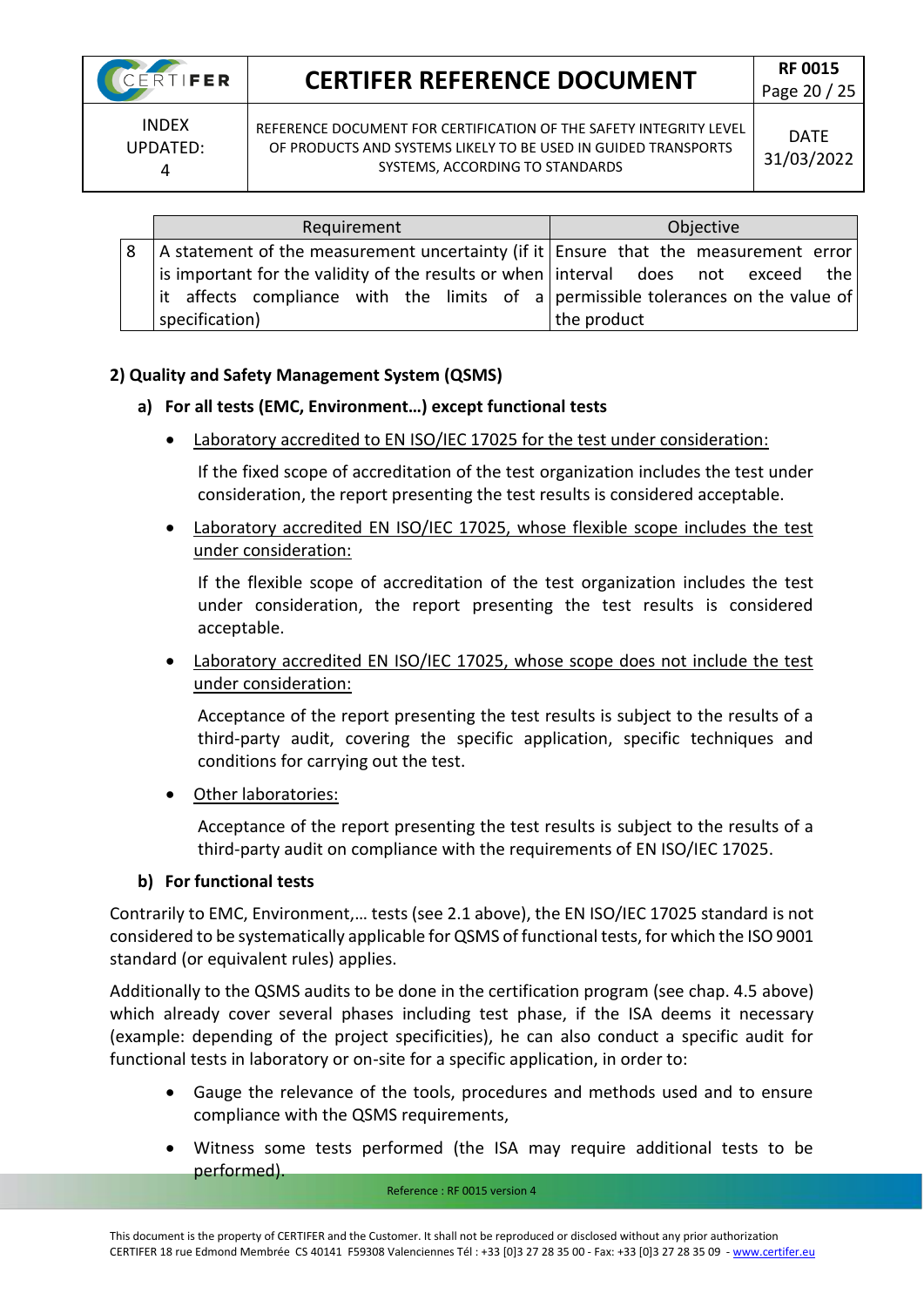INDEX UPDATED: 4

REFERENCE DOCUMENT FOR CERTIFICATION OF THE SAFETY INTEGRITY LEVEL OF PRODUCTS AND SYSTEMS LIKELY TO BE USED IN GUIDED TRANSPORTS SYSTEMS, ACCORDING TO STANDARDS

#### **3) Calibration**

Certificates demonstrating the validity of the calibration of all equipment used for measurements and tests that have a **significant influence on the results of our evaluation** must be provided to the certification body by correspondence or presented on site.

Note: An accreditation according to EN ISO/IEC 17025 fixed or flexible of the test activity concerned exempts the latter requirement.

Reference : RF 0015 version 4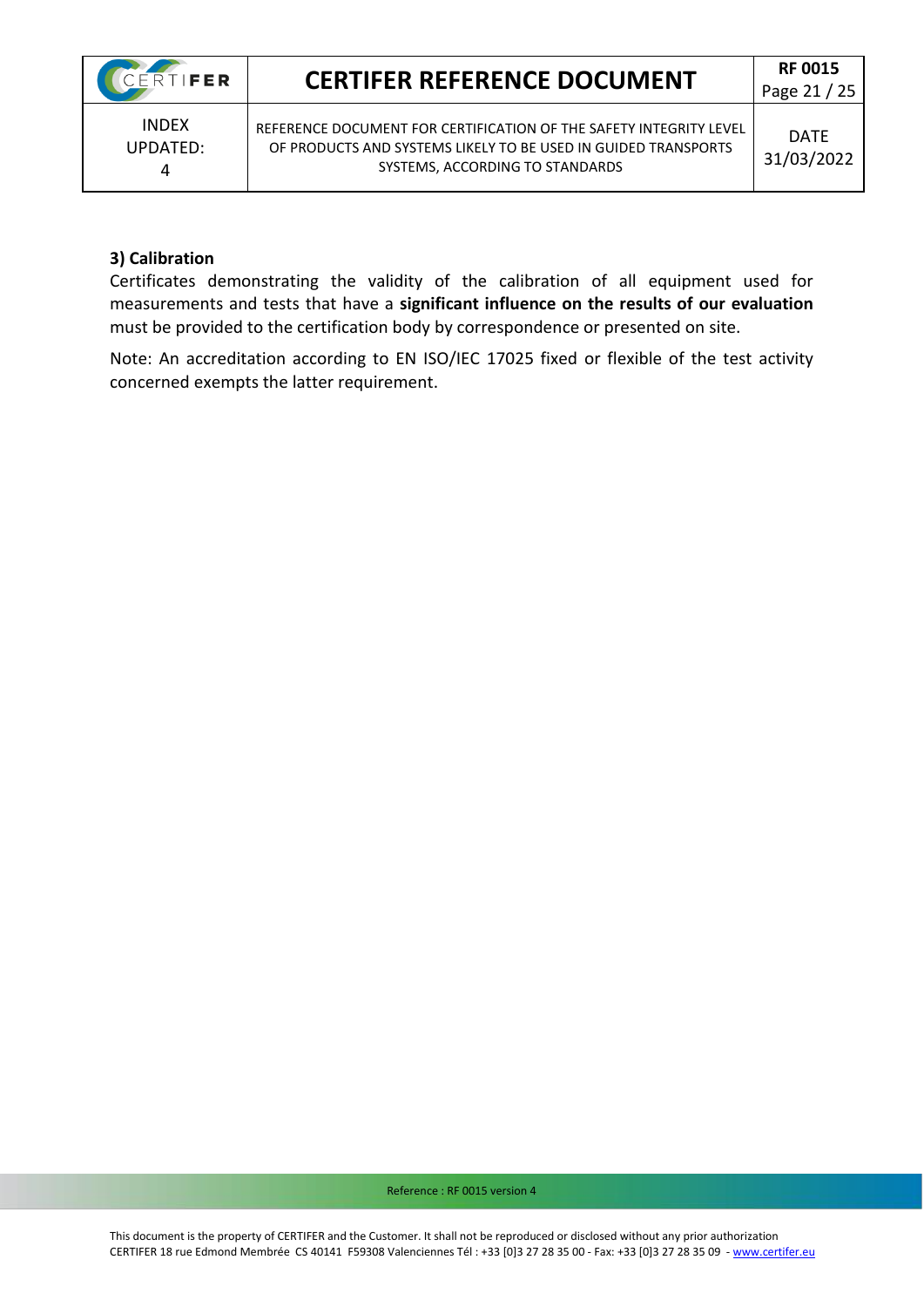INDEX UPDATED: 4

REFERENCE DOCUMENT FOR CERTIFICATION OF THE SAFETY INTEGRITY LEVEL OF PRODUCTS AND SYSTEMS LIKELY TO BE USED IN GUIDED TRANSPORTS SYSTEMS, ACCORDING TO STANDARDS

### **Appendix 2: Depth of documentary reviews**

Abbreviations used, from the most demanding level to the least demanding:

CR: Critical reading SR: Reading by sampling FR: Fast reading NE: Not examined

And:

X: The method is used regardless of the level of safety integrity of the product

X1: The method is used when the product integrity level is SIL1

- X2: The method is used when the product integrity level is SIL2
- X3: The method is used when the product integrity level is SIL3

| X4: The method is used when the product integrity level is SIL4 |
|-----------------------------------------------------------------|
|-----------------------------------------------------------------|

| Documents to be reviewed                          | <b>NE</b> | <b>FR</b> | <b>SR</b> | <b>CR</b> |
|---------------------------------------------------|-----------|-----------|-----------|-----------|
| a) QSMS documents                                 |           |           |           |           |
| Quality manual                                    |           | X         |           | X         |
|                                                   |           | (if       |           | (if not   |
|                                                   |           | ISO9001)  |           | ISO9001)  |
| Procedures and instruction sheets                 | X         |           | X         |           |
|                                                   | (if       |           | (if not   |           |
|                                                   | ISO9001)  |           | ISO9001)  |           |
| Management plan                                   |           |           |           | X         |
| Quality plan                                      |           |           |           | X         |
| Safety plan                                       |           |           |           | X         |
| Quality registration documents (Report, review,   |           | X         |           |           |
| anomaly sheets, change sheets, etc.)              |           |           |           |           |
| b) System or product documents                    |           |           |           |           |
| System or product risk analysis                   |           |           | X         |           |
| System or product functional specifications       |           |           |           | x         |
| System or product architecture specifications     |           | X1, X2    |           | X3, X4    |
| System or product safety principles               |           | X1, X2    |           | X3, X4    |
| System or product integration test specifications |           | X1, X2    | X3, X4    |           |
| and installation                                  |           |           |           |           |
| System or product integration test results and    |           | X1, X2    | X3, X4    |           |
| installation                                      |           |           |           |           |
| System or product validation tests specifications |           | X1, X2    | X3, X4    |           |
| System or product validation test results         |           | X1, X2    | X3, X4    |           |
| System or product Hazard Log                      |           |           | X         |           |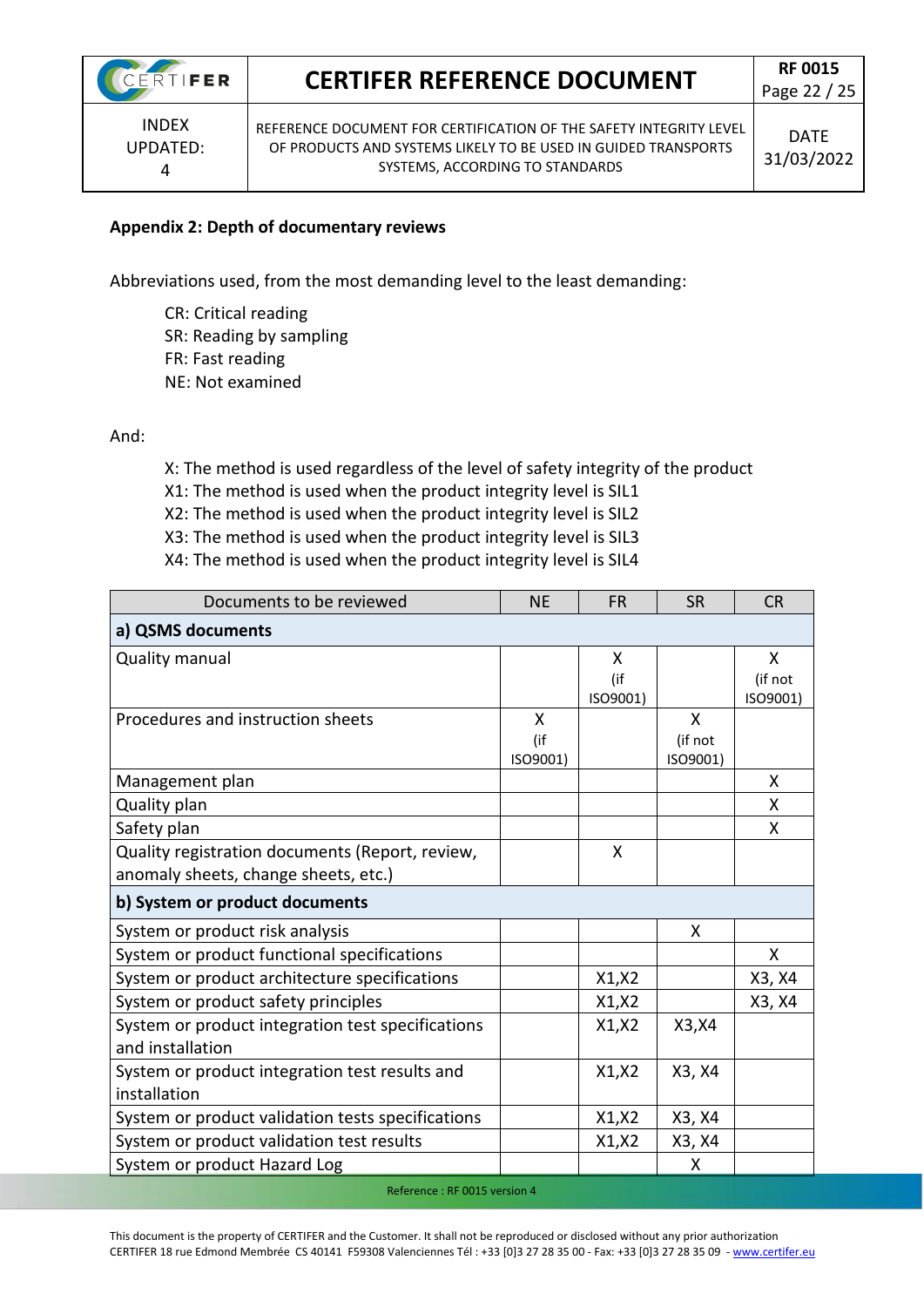CERTIFER

Page 23 / 25

INDEX UPDATED: 4

REFERENCE DOCUMENT FOR CERTIFICATION OF THE SAFETY INTEGRITY LEVEL OF PRODUCTS AND SYSTEMS LIKELY TO BE USED IN GUIDED TRANSPORTS SYSTEMS, ACCORDING TO STANDARDS

DATE 31/03/2022

| Documents to be reviewed                           | <b>NE</b> | FR     | <b>SR</b> | <b>CR</b> |
|----------------------------------------------------|-----------|--------|-----------|-----------|
| System or product safety case                      |           |        |           | X         |
| c) Hardware documents                              |           |        |           |           |
| Hardware risk analysis                             |           | X1, X2 | X3, X4    |           |
| Hardware functional specifications                 |           | X1, X2 |           | X3, X4    |
| Hardware architecture and safety principles        |           | X1, X2 |           | X3, X4    |
| Hardware integration test specifications           |           | X1, X2 | X3, X4    |           |
| Hardware integration tests results                 |           | X1, X2 | X3, X4    |           |
| Hardware validation tests specifications           |           | X1, X2 | X3, X4    |           |
| Hardware validation tests results                  |           | X1, X2 | X3, X4    |           |
| Hardware environmental tests results (EMC,         |           | X      |           |           |
| vibration, temperature, )                          |           |        |           |           |
| d) Software documents                              |           |        |           |           |
| Software risk analysis                             |           | X1, X2 | X3, X4    |           |
| Software functional specifications                 |           |        | X1, X2    | X3, X4    |
| Software architecture specifications               |           | X1, X2 |           | X3, X4    |
| Software detailed design specifications            |           | X1, X2 | X3, X4    |           |
| Software source code                               | X         |        |           |           |
| Software test tools documentation                  |           | X      |           |           |
| Software integration test specifications           |           | X1, X2 | X3, X4    |           |
| Software integration test results                  |           | X1, X2 | X3, X4    |           |
| Software validation tests specifications           |           | X1, X2 | X3, X4    |           |
| Software application data validation report (for a |           | X1, X2 | X3, X4    |           |
| specific application configured by application     |           |        |           |           |
| data)                                              |           |        |           |           |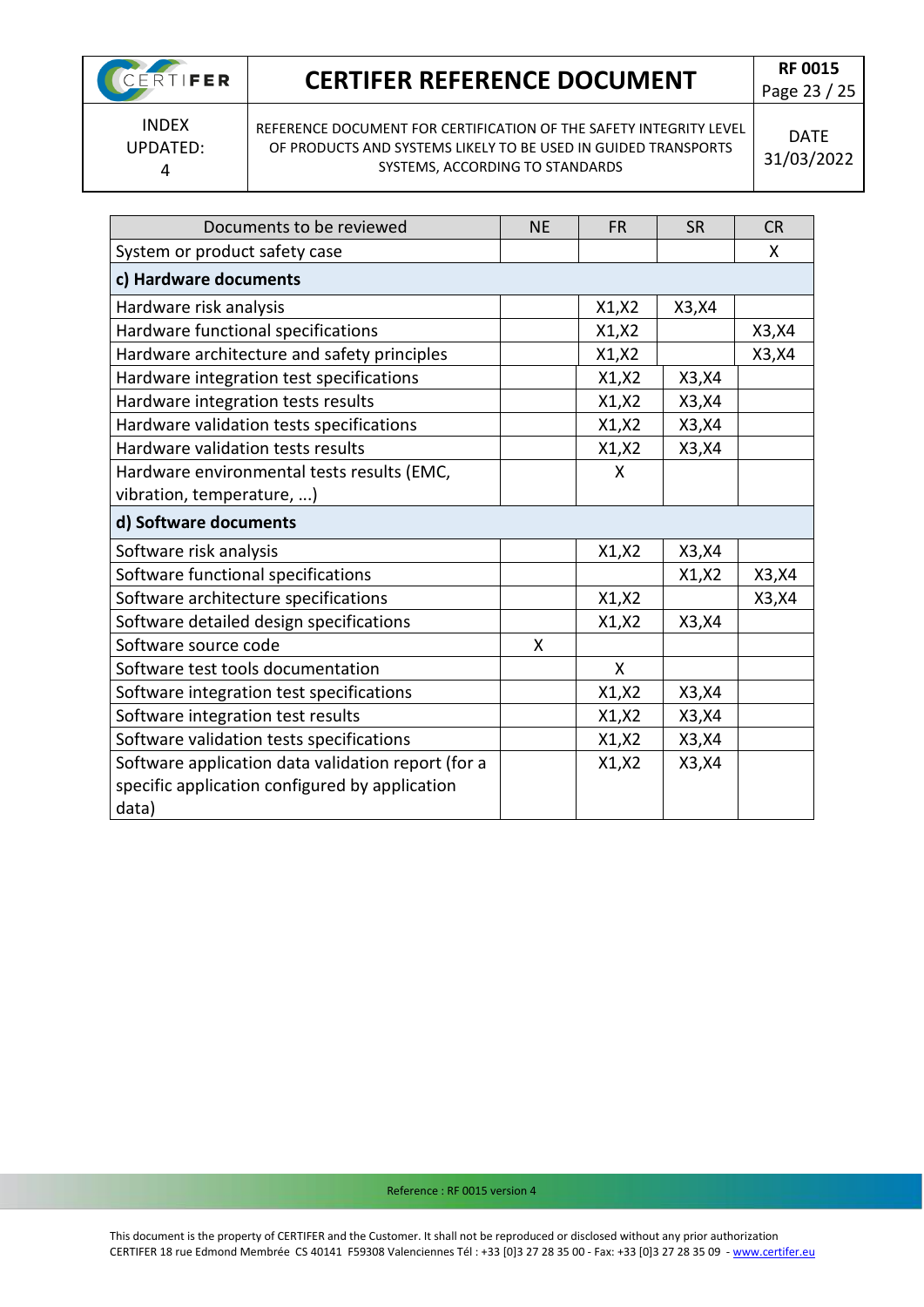

INDEX UPDATED: 4

REFERENCE DOCUMENT FOR CERTIFICATION OF THE SAFETY INTEGRITY LEVEL OF PRODUCTS AND SYSTEMS LIKELY TO BE USED IN GUIDED TRANSPORTS SYSTEMS, ACCORDING TO STANDARDS

#### **Appendix 3: QSMS audit applied to the product or system under assessment, in the case of a certified QMS**

Preamble: According to standards EN 50126/50128/50129, the quality management system should be compliant to EN ISO 9001 (or equivalent rules).

If the applicant operates a Quality Management System (QMS) certified by a certification body, the audit topic shall include only the reference highlighted in **bold and underlined**. The remaining references, not bold and not highlighted, are meant to be already covered during the evaluation for [ISO 9001] for certification by the certification body.

### 1. General Aspects of QMS, QMS Documentation, Document Management

All the elements, requirements and provisions adopted by the applicant shall be documented in a systematic and orderly manner in the form of written policies, procedures and instructions. The quality management system documentation shall permit a consistent interpretation of the quality programmes, plans, manuals and records. (ISO 9001:2015 4.1 to 4.4; 7.4; 7.5)

#### 2. Management Responsibility

The quality objectives and the organisational structure, responsibilities and powers of the management with regard to design and product quality, (ISO 9001:2015 **5.1.2a,b**; 5.1 to 5.3, 6.1; 6.2; 6.3)

#### 3. Human Resources

The quality records, such as qualification reports on the personnel concerned, etc., (ISO 9001:2015 **7.1.1; 7.1.1; 7.1.4; 7.1.6; 7.2; 7.3**)

#### 4. Infrastructural Resources

The corresponding manufacturing, quality control and quality management system techniques, processes and systematic actions that will be used, (ISO 9001:2015 **7.1.1; 7.1.3; 7.1.4**)

### 5. Design - Planning, Inputs, Outputs

The technical design specifications, including standards, that will be applied, (ISO 9001:2015 **8.1; 8.2; 8.3.1 to 8.3.3; 8.3.5**)

#### 6. Design - Evaluation, Verification& Validation

The design control and design verification techniques, processes and systematic actions that will be used when designing the product pertaining to the product category covered, (ISO 9001:2015 **8.3.4**)